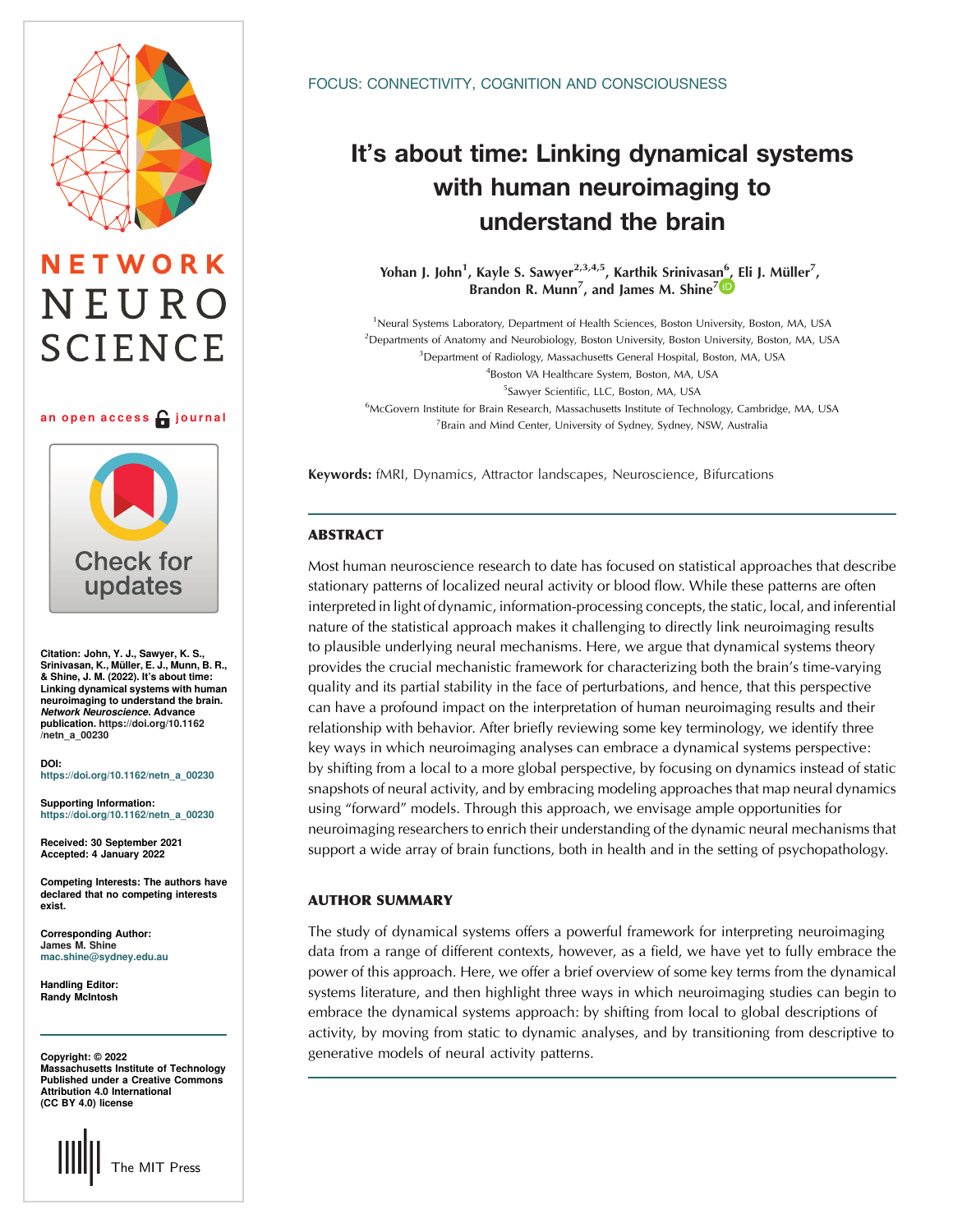# INTRODUCTION

Making sense of the inner workings of the human brain is a daunting task. Whole-brain neuroimaging represents a crucial device for reducing our uncertainty about how the brain works. But what if the assumptions inherent within traditional neuroimaging analyses have us on the wrong track? In many ways, neuroscience is relatively preparadigmatic [\(Kuhn, 1962\)](#page-16-0), akin to the field of biology before the insights of Charles Darwin, or chemistry before atomic theory. With this in mind, how then should we approach modeling the brain? We suggest that a dynamical systems perspective provides a path for scientists to break out of the piecemeal progress circumscribed by traditional, static data-fitting statistical procedures. This modeling approach is also ideally suited to mechanistic accounts of the emergence of actions, emotions, and thoughts. We argue that dynamical systems theory (DST) is naturally suited to discussing the temporal aspects of neural and behavioral phenomena, as well as how interactions within the brain and between the brain and external phenomena—unfold over time.

Since the cognitive revolution, neural processes have been routinely described in terms of manipulations of discrete "states," "symbols," or "codes" [\(Brette, 2019](#page-14-0)). The prevailing analogy used by this approach is the notion of "digital computing": The brain is argued to "process information" by flexibly rearranging between different states. This approach naturally leads to a view of the brain as a mosaic of disjoint, independent functional units—consider the oversimplified conception of the amygdala as exclusively devoted to processing "fear" [\(Pessoa & Adolphs,](#page-17-0) [2010\)](#page-17-0). This strategy has generated a "parts list" for neural processes, but only rarely pays close attention to how the parts interact in order to mediate the behavior of the system as a whole. Moreover the information-processing framework contains latent anthropomorphic thinking: coding, message-passing, and communication are metaphors that rely on the intuitive familiarity of social interactions—their neurobiological underpinnings are often left unstated ([Brette, 2019](#page-14-0)).

In contrast to the view of the brain as a mosaic of quasi-independent functional units or agents, DST frames neural phenomena in terms of trajectories governed by coupled differential equations ([Beurle, 1956](#page-14-0); [Caianiello, 1961](#page-14-0); [Corchs & Deco, 2004;](#page-14-0) [Freeman, 1975;](#page-15-0) [Griffith,](#page-15-0) [1963;](#page-15-0) [Grossberg, 1967;](#page-15-0) [Jirsa et al., 1994;](#page-16-0) [Schoner & Kelso, 1988](#page-18-0); [Wilson & Cowan, 1972](#page-19-0); [Zeeman, 1973\)](#page-19-0). These equations naturally lend themselves to causal and mechanistic interpretations, thereby cashing out anthropomorphic metaphors in terms of simpler biophysical processes such as excitation and inhibition. While the mathematical research behind DST has a long history, nonlinear dynamical systems exhibit behavior difficult to analyze without simulation. Advances in computational power have rendered DST much more tractable as a tool for neuroimaging ([Breakspear, 2017;](#page-14-0) [Cabral et al., 2014](#page-14-0); [Deco et al., 2009,](#page-14-0) [2011,](#page-14-0) [2013a](#page-14-0), [2013b,](#page-14-0) [2015,](#page-14-0) [2021](#page-14-0); [Deco & Jirsa, 2012;](#page-14-0) [Ghosh et al., 2008;](#page-15-0) [Gollo et al., 2015](#page-15-0); [Hlinka &](#page-15-0) [Coombes, 2012;](#page-15-0) [Pillai & Jirsa, 2017;](#page-17-0) [Sanz Perl et al., 2021;](#page-17-0) [Shine et al., 2019a](#page-18-0)). Further, the DST modeling framework has enabled simulations of neural dynamics that are predictive and generative: simulated trajectories can be used to fit specific datasets ([beim Graben et al.,](#page-13-0) [2019;](#page-13-0) [Golos et al., 2015;](#page-15-0) [Hansen et al., 2015](#page-15-0); [Koppe et al., 2019](#page-16-0); [Vyas et al., 2020](#page-18-0)), but can also point researchers beyond data, for example, by contributing to experimental design and facilitating integration of findings from different paradigms and species.

An exhaustive survey of DST is beyond the scope of this review, but the key concepts have been described in depth in books accessible to neuroscientists [\(Durstewitz, 2017](#page-14-0); [Izhikevich,](#page-16-0) [2006;](#page-16-0) [Rolls & Deco, 2010](#page-17-0); [Strogatz, 2015](#page-18-0)). Several neuroscience papers also serve as introductions to DST ([Breakspear, 2017](#page-14-0); [Csete & Doyle, 2002](#page-14-0); [Favela, 2020,](#page-15-0) [2021](#page-15-0); [Miller, 2016](#page-16-0); [Shine et al., 2021\)](#page-18-0), so here we will focus on how to integrate these modes of thinking with a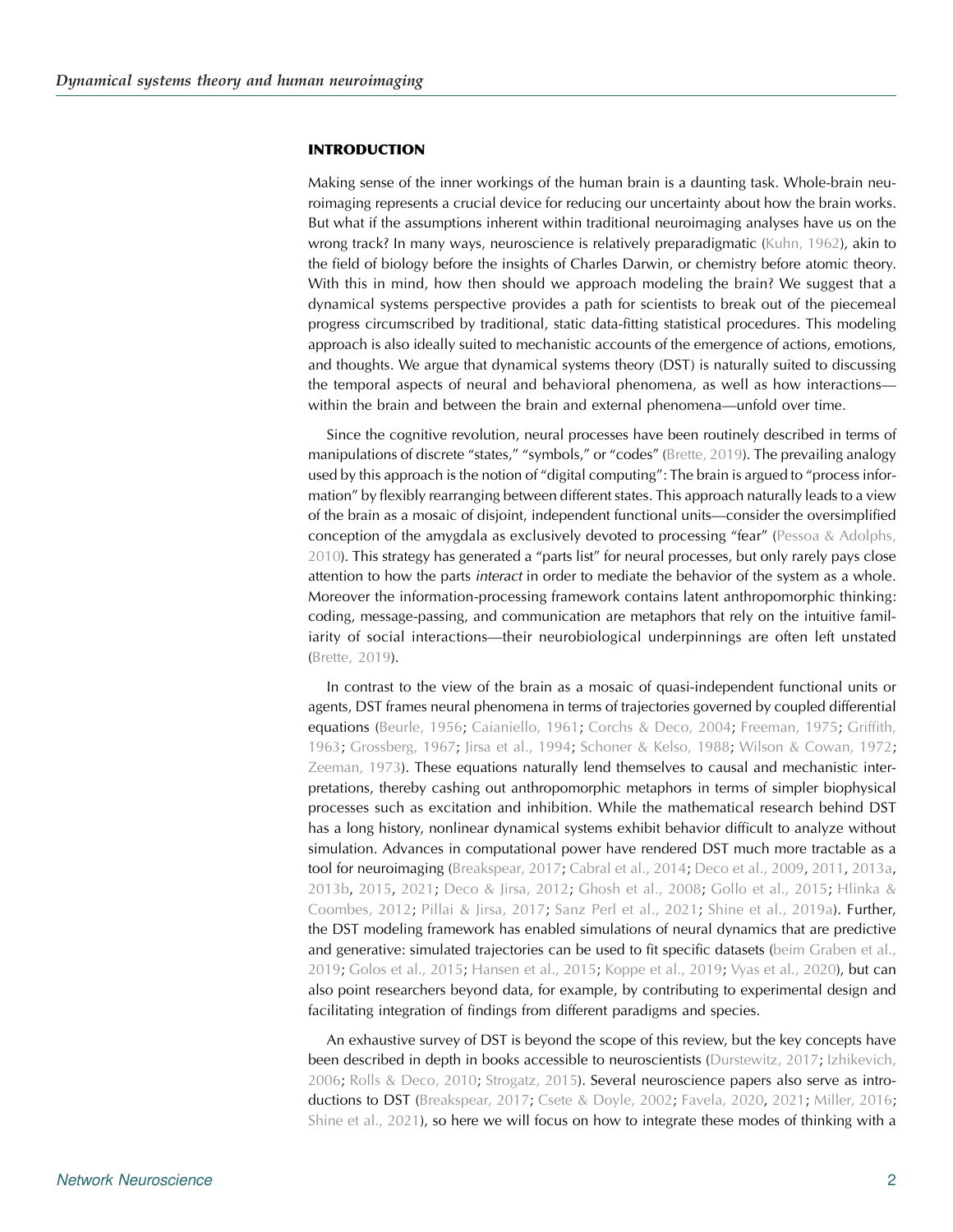functional, adaptive account of the brain. We will argue that DST is a lens that brings into sharp focus certain aspects of neural processing that are left somewhat blurred through the lens of the information-processing framework, including the importance of stability, flexibility, nonlinearity, and history dependence. Dynamical modes of description are particularly expressive for describing how humans and other animals pursue survival goals in everchanging situations in ways that are both stable and fluid. More specifically, we argue that human neuroimaging, due to the availability of whole-brain sampling of brain dynamics, is especially suited to leverage concepts from DST [\(Deco et al., 2015](#page-14-0); [Galadí et al., 2021](#page-15-0); [Kringelbach & Deco, 2020\)](#page-16-0). Importantly, beneath the surface-level complexity and abstraction of differential equations, DST enables a visual style of thinking that all neuroscientists can make use of in order to uncover causal and functional mechanisms ([Daunizeau et al., 2012](#page-14-0); [Golos et al., 2015;](#page-15-0) [Izhikevich, 2006](#page-16-0); [McIntosh & Jirsa, 2019](#page-16-0); [Rabinovich et al., 2006,](#page-17-0) [2015](#page-17-0), [2020;](#page-17-0) [Rabinovich & Varona, 2011;](#page-17-0) [Shine et al., 2021;](#page-18-0) [Wong, 2006](#page-19-0)).

In the first section of this review, we outline key concepts from DST that serve as building blocks for intuitive models of neural function. We then go on to suggest three ways in which current neuroimaging techniques can be productively combined with DST, thereby creating a powerful new vantage point from which to view the brain.

# A VIEW OF THE BRAIN THROUGH THE DYNAMICAL SYSTEMS PRISM

Traditional functional analyses of brain areas have allowed researchers to identify statistically reliable neural "puzzle pieces." These methods give us insight into what a brain area or network may functionally mediate, but not how this mediation unfolds in time, or better yet, how coordinated interactions between the identified neural regions manifest as behavior. Our claim is that DST is the ideal framework for piecing together this brain-behavior puzzle, given that it foregrounds interaction and timing ([McIntosh & Jirsa, 2019\)](#page-16-0). Moreover, a dynamical systems perspective may suggest principled ways to reformulate psychiatric conceptions [\(Durstewitz](#page-15-0) [et al., 2021\)](#page-15-0) and "folk psychological" terms used to describe behavior, such as "attention," "memory," "emotion," and "cognition," and the functions of a given region may be better understood as integrated network-level trajectories rather than modular and localizable processes [\(Hommel et al., 2019\)](#page-15-0). Conversely, the functions of some localized areas may be better conceived in terms of their effects on network dynamics, rather than in terms of psychological concepts.

DST characterizes how a system—a neuron, a circuit, or even the whole brain—changes over time. A dynamical system is defined by its *state space* (or phase space), which characterizes the configurations available to the system. The dimensions of the state space specify the systems' possible dynamics. For example, each dimension could be the firing rate of a neuron, or the metabolic activity of voxels, or the intensity of a stimulus. At any instant of time, the system is understood as occupying a *point* in its state space; a trajectory is a path through the state space, mapping how the values for each dimension change over time ([Figure 1](#page-3-0)). Differential equations stipulate how the system's trajectory will evolve over time from a chosen starting point (the initial conditions).

DST enables concise descriptions of families of trajectories that share qualitative properties. For example, if a family of trajectories all tend toward a particular region of state space, then that region is called an *attractor* (the simplest of which is called a *fixed point* attractor). The parts of state space from which the system finds itself "drawn" to an attractor forms the corresponding basin of attraction. The term "basin" here alludes to a valley in a mountain range — a ball placed on any slope of a valley will roll to the bottom. Understanding a state space as a

State space:

A representation of all possible states that can be attained by the system (i.e., a point in state space).

## Trajectory:

The time course of a system given a particular set of initial conditions.

#### Attractor:

A region of one or more fixed points that trajectories move towards.

#### Fixed point:

A point in state space where the system is stationary (i.e., the derivative with respect to time is zero).

## Basin of attraction:

An area of state space from which systems will evolve towards a particular attractor.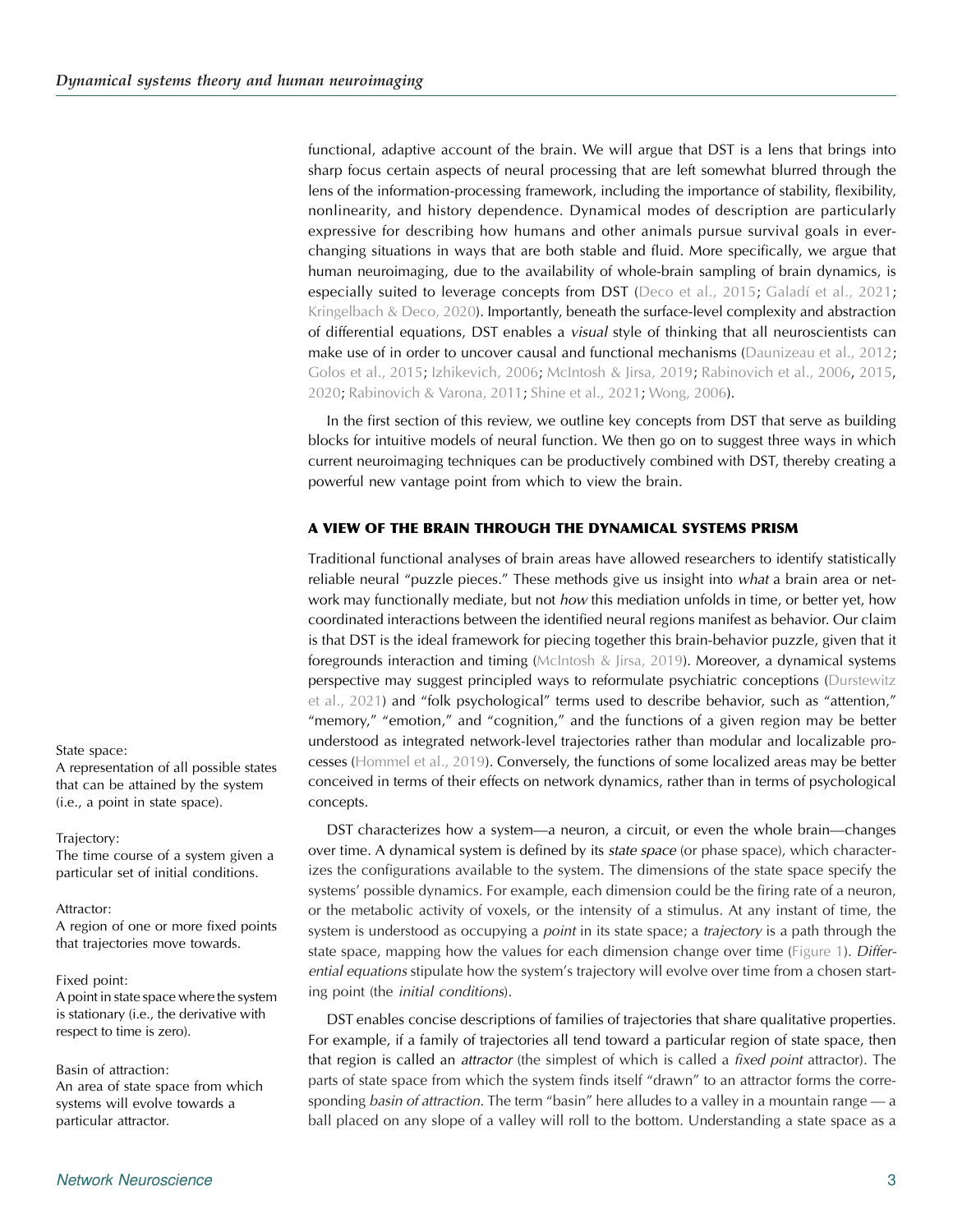<span id="page-3-0"></span>

Figure 1. Overview of state space concept. (A) Large multivariate recordings of brain activity, such as in neuroimaging datasets, can be more tractable to analyze and visualize after first projecting the data into a state space sensitive to a desired feature in the data—for example, principal components for variance, or independent components for distinct signals. (B) Upper panel: pitch-fork bifurcation diagram showing a parameter change that transitions the system from a single stable attractor regime to a multistable regime with two stable attractors (blue lines) and one unstable attractor (red, dotted line). Lower panel: a potential energy landscape depiction of the same unistable and multistable regimes from above. (C) Identifying the attractor landscape of a system provides a reference for the system's dynamics, which then predicts distinct response to perturbation. External input to a system can be treated either as a perturbation to the system's trajectory or as a deformation of the system's attractor landscape.

Repeller:

A region of one or more fixed points that trajectories move away from.

Attractor landscape: A state space containing multiple basins of attraction.

landscape is an analogy that holds even in high-dimensional systems that cannot be visualized. The idea of an attractor provides an intuitive, mechanistic account of stability: a system in an attractor can be bumped or perturbed, but as long as the system stays within the attractor basin, it will eventually return to the bottom of the basin, like a marble rolling to the bottom of a bathtub. In contrast, a repeller is an inverted attractor, and therefore analogous to the top of a hill or a ridge: a system precariously balanced on a repeller.

The topography of fixed points isn't always so clear cut. Indeed, fixed points can contain both attractive and repulsive properties, as is the case with a saddle node, which can be thought of topographically as similar to a mountain pass—unstable in one direction (i.e., you could just as easily move backward or forward along the path) but stable in another (i.e., it's hard to climb the mountains on either side). Features such as saddle nodes inherently increase the potential complexity of emergent dynamics; however, it is important to point out that these qualitative features can only be identified when the differential equations of a system are posited. This implies that assigning terms such as "attractor" or "saddle" to a family of dynamic trajectories derived from data is necessarily dependent on the choice of model and cannot be inferred directly from data.

The set of all possible motivational states of an animal is an example of an attractor land-scape ([Deco & Jirsa, 2012](#page-14-0); [Shine, 2021\)](#page-18-0) or "energy" landscape (though the use of the term "energy" is based on a mathematical analogy and need not possess the same physical dimensions as energy). The attractor basin of any given goal-oriented state must not be too deep: if an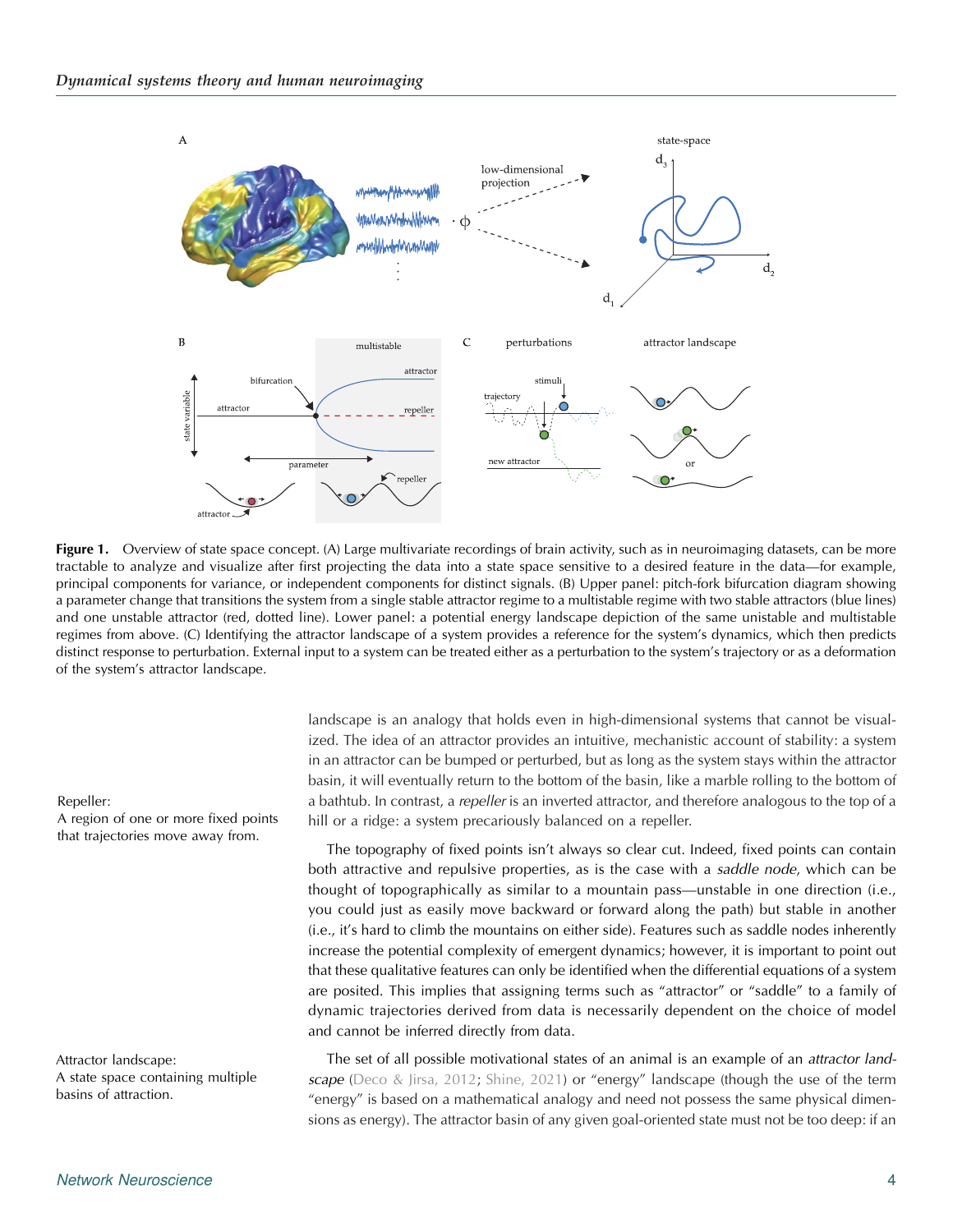Perturbation:

A small extrinsic change in the position of the system in state space (not governed by the system's differential equations).

Bifurcation:

A qualitative change in the behavior of the system produced by a change in a parameter of the differential equations.

Limit cycle:

A region of state space that takes the form of a closed, cyclic trajectory.

animal becomes so unwavering in its search for food that it is not perturbed by the appearance of a predator, then it is unlikely to survive for very long. Thus, behavioral flexibility requires that certain stimuli can nudge the system from one attractor basin to another. In other words, the trajectories of a flexible neural system are likely to traverse regions of state space that are repellers, since such regions are poised to enter nearby attractor basins. Another example of an attractor landscape is the space of perceptual targets that can capture attention ([Rabinovich](#page-17-0) [et al., 2013\)](#page-17-0). Focused, unwavering attention on a target might correspond to the system being in a valley that is much deeper than neighboring ones, and from which the system cannot easily be dislodged by distractors. Similarly, high distractibility should correspond to a landscape of shallow attractors. Depending on the modeling goal, DST can be used to simulate how individual psychological constructs change over time (e.g., anger; [Hoeksma et al., 2007\)](#page-15-0), or how mental states shift across a landscape of multiple competing mental states, jostled by environmental forces ([Jirsa & Kelso, 2004](#page-16-0); [Riley & Holden, 2012;](#page-17-0) [Tognoli & Kelso, 2014\)](#page-18-0). Beyond attractors, there are more subtle qualitative patterns, such as those associated with transient dynamics, that may be required to characterize trajectories exhibiting both recurring phases and variability or flexibility [\(Rabinovich et al., 2008;](#page-17-0) [Rabinovich & Varona, 2011](#page-17-0)).

These external transient stimuli can be considered using the language of DST: for a system residing in state space, the only way for the system to move against the direction prescribed by the space is through a *perturbation*. In fact, determining whether a perturbation is considered "small," or an attractor basin is considered "deep," depends on their relative scales, as well as the exact position of the system within the attractor basin. For a system occupying the deepest point in a given attractor, perturbations below a certain scale will never push the system out of the attractor basin. If a system has already been perturbed so that it is near the ridge separating an attractor basin from that of an adjacent attractor, a relatively small push may be all that is needed to disrupt stability ([Figure 1C\)](#page-3-0). In the case of attention, this implies that, however focused an attentional state may be, there will be a distractor or combination of distractors that will have sufficient magnitude to push the system out of the corresponding attractor basin. Difficulties in maintaining attentional focus may arise from neural disruptions or developmental abnormalities that change the attractor depth of a target relative to the magnitude of perturbations, rendering attention easily captured by distractors [\(Duch, 2019;](#page-14-0) [Iravani et al., 2021](#page-16-0); [John et al., 2018](#page-16-0)).

There are theoretical tools that motivate segmenting the brain into quasi-independent subsystems; we will now argue that this parcellation is far more illuminating than the traditional mosaic of functions. DST is not simply a taxonomy of attractors, repellers, and other qualitative features of trajectories. Important insights are derived from the study of bifurcations: qualitative changes to state space that arise from smooth *parameter* changes. Parameters, also referred to as "codimensions," are distinct from the dimensions that define the state space. A typical example of a bifurcation is the transition from quiescence to stable repetitive spiking in the two-dimensional Fitzhugh–Nagumo model and its descendants ([FitzHugh, 1955;](#page-15-0) [Izhikevich,](#page-16-0) [2006\)](#page-16-0). In this simplification of the Hodgkin–Huxley model of the action potential, the excitatory input to the model neuron serves as a parameter, while the two dimensions are voltage and recovery, which characterize the spiking behavior. Increasing the input can trigger a "subcritical Hopf bifurcation," in which a point attractor, the stable quiescent state, becomes unstable and an attractive *limit cycle* forms, such as is the case for periodic action potentials. As with all concepts in DST, bifurcations have a precise meaning only when we specify the model equations. But awareness of the general idea may point researchers toward mathematical models and theoretical insight. For example, in the case of the motivational attractor landscape discussed above, a bifurcation could occur if the environment affords only one salient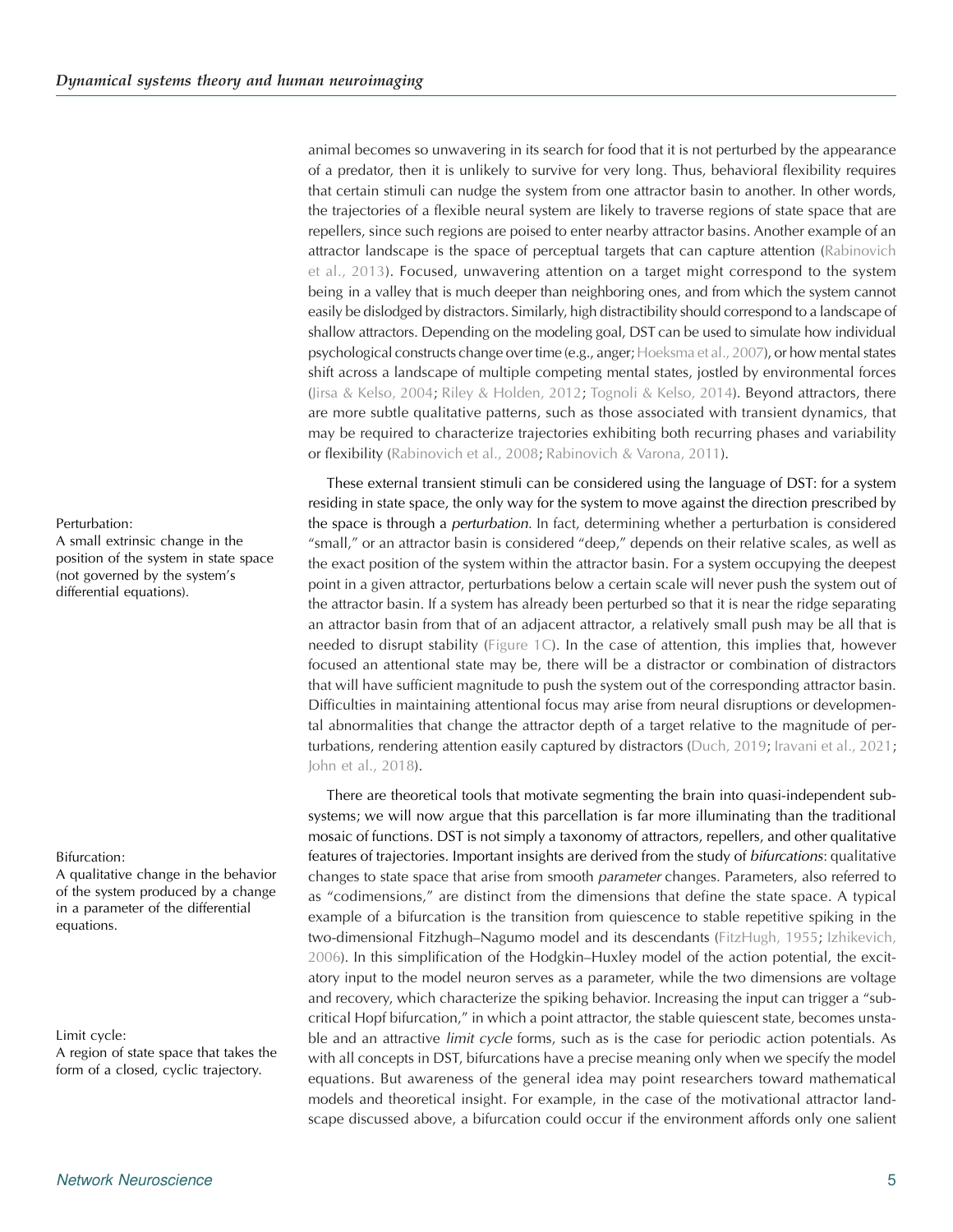goal initially, but affords two, say, eating and mating, after a transition arising from a parameter change, such as a decrease in perceived danger—the shift from one to two motivational attractors constitutes a bifurcation. Bifurcations have also been used to model the development of psychiatric disorders such as depression [\(Ramirez-Mahaluf et al., 2017](#page-17-0)).

# NEUROMODULATING THE MANIFOLD

What kinds of neural phenomena can deform the multidimensional attractor landscapes of the brain? Viewing neuromodulatory ligands such as dopamine, noradrenaline, and serotonin as parameters of subnetworks in the brain may provide fresh perspectives on how the brain flexibly alters its own low-dimensional neural dynamics. There is long-standing evidence that neuromodulatory tone is tightly coupled to cognitive function, often by way of an inverted U-shaped relationship ([Arnsten, 1998\)](#page-13-0)—for example, noradrenaline can transition an individual from a disengaged state to an engaged mindset back to disengaged. To test whether these capacities were linked to attractor landscape dynamics, [Shine et al. \(2018\)](#page-18-0) mimicked the effects of neuromodulatory tone on neuronal activity by altering neural gain—effectively tuning how much influence individual populations in the network have over one another. Increasing neural gain at intermediate levels of excitability caused an abrupt, nonlinear increase in interregional synchrony that overlapped with empirical network topological signa-tures observed when analyzing task-based fMRI data ([Shine et al., 2016\)](#page-18-0). This same model was used to demonstrate a gain-mediated increase in interregional transfer entropy ([Li et al., 2019\)](#page-16-0). Given the similarity in the mechanisms by which neuromodulatory chemicals impact neural gain ([Shine et al., 2021\)](#page-18-0), we expect other neuromodulatory ligands to have similar effects on network dynamics, with idiosyncrasies that betray their unique functions [\(Kringelbach](#page-16-0) [et al., 2020\)](#page-16-0).

Neuromodulatory ligands can also enact more subtle effects on state space dynamics ([Figure 2](#page-6-0)). For instance, [Munn et al. \(2021\)](#page-17-0) used a combination of 7T fMRI and statistical physics to demonstrate that the activity patterns in key hubs of the ascending arousal system differentially affect the brain's attractor landscape. Specifically, activity in the locus coeruleus (the primary source of noradrenaline for the brain) was found to precede a flattening of the attractor landscape and hence allowed the system to leave an attractor with a smaller perturbation than was previously necessary. In contrast, blood flow in the basal nucleus of Meynert (the primary source of cholinergic inputs to the cortex) was found to precede moments in which the brain remained "stuck" in a deep well with a greatly diminished ability to escape. Importantly, these changes are also tied to alterations in phenomenological states. By analyzing fMRI data obtained during breath awareness meditation, Munn and colleagues found similar attractor landscape dynamics linked to alterations in internal awareness—specifically, the moments when meditators noticed that their thoughts had "wandered" from their breath. This phenomenon is also highly reminiscent of the notion of a noradrenaline-mediated "network reset" ([Sara & Bouret, 2012](#page-18-0)), which has also been used to explain switches in perceptual stability associated with bistable images ([Einhäuser et al., 2008\)](#page-15-0), and hence may represent a fundamental feature of the intersection between neuromodulatory tone and network-level dynamics.

# DYNAMICAL SYSTEMS THEORY FOR HUMAN NEUROIMAGING

Reframing neuroimaging data in the language of DST offers an exciting opportunity to investigate the brain using a precise language tailor-made for describing the distributed, dynamic, and highly integrated nature of the brain. Following in the footsteps of pioneering studies in the field that combined neuroimaging, computational modeling, and cognitive neuroscience tasks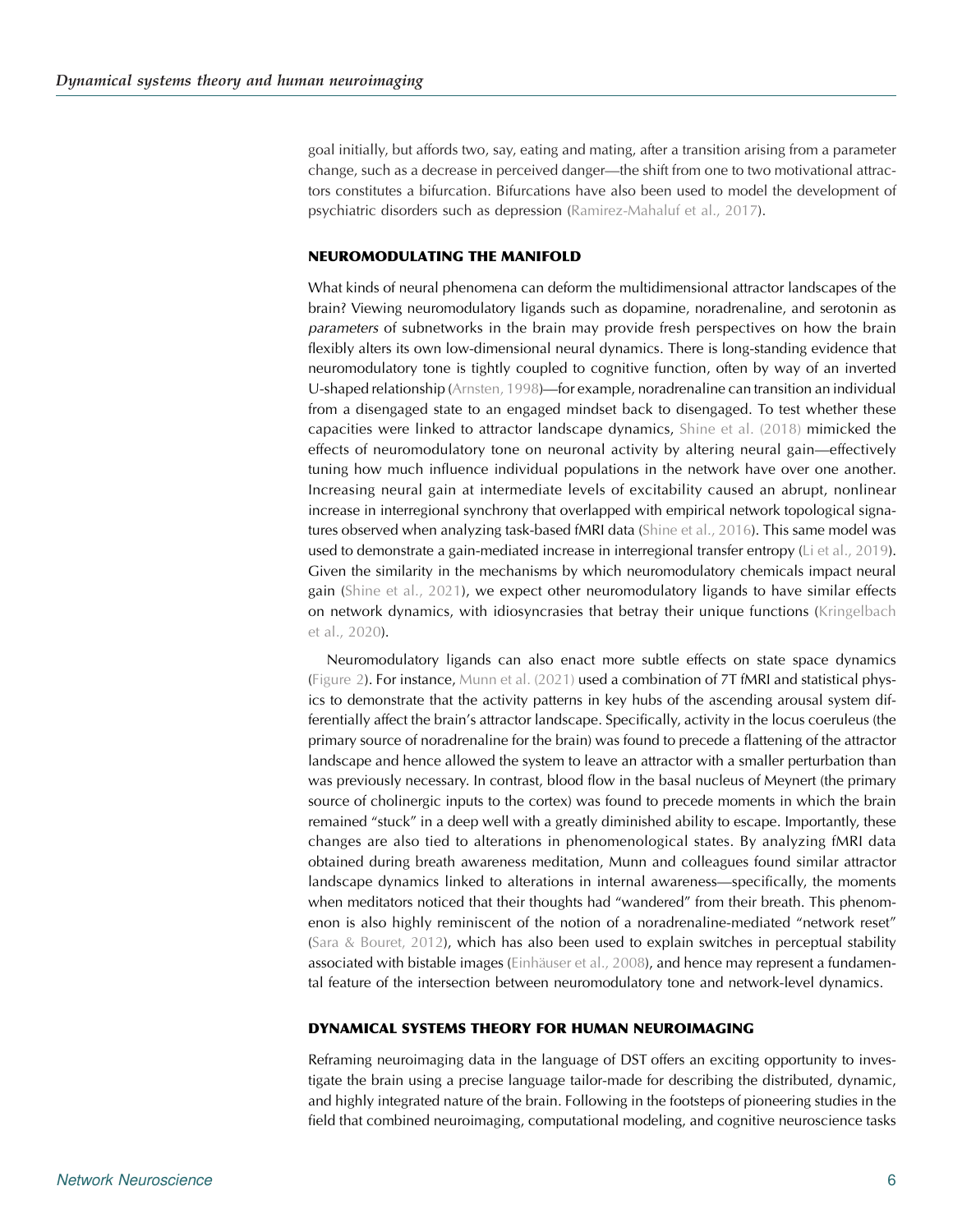<span id="page-6-0"></span>

**Figure 2.** Neuromodulating the manifold. (A) Using a neural mass model implemented in The Virtual Brain, the input-output curve defining the activity of a slow variable was manipulated in two distinct ways: the sigmoid curve was steepened (left, neural gain) or amplified (right, excitability). (B) varying neural gain and excitability caused an abrupt switch in systems-level dynamics—by increasing neural gain, the system shifted from a Segregated state ("S," low phase synchrony) into an Integrated state ("I," high phase synchrony). (C) Schematic diagram of functional brain networks in the Segregated (i.e., "S") and Integrated (i.e., "I") phases—in the Integrated state, there are increased connections present between otherwise isolated modules. (D) Upper panel: an energy landscape, which defines the energy required to move between different brain states—by increasing response gain, noradrenaline is proposed to flatten the energy landscape (red); whereas by increasing multiplicative gain, acetylcholine should deepen the energy wells (green). Lower panel: empirical BOLD trajectory energies as a function of mean squared displacement (MSD) and sample time point (TR) of the baseline activity (black) and after phasic bursts in the locus coeruleus (a key noradrenergic hub in the brainstem, red) and the basal nucleus of Meynert (the major source of cortical acetylcholine, green)—relative to the baseline energy landscape phasic bursts in the locus coeruleus (red) lead to a flattening or reduction of the energy landscape, whereas peaks in the basal nucleus of Meynert (green) lead to a raising of the energy landscape. Panels A–C adapted from ([Li et al., 2019](#page-16-0)) and Panels D–E adapted from ([Munn et al., 2021\)](#page-17-0).

to advance our understanding of the rules that govern dynamical activity in the brain ( $Box 1$ ), we identify three key principles through which neuroimaging researchers can adopt a dynamical systems perspective: zooming out from the local to the global level, trading off static for more dynamic descriptions of the brain, and moving from description to simulation (Figure 3). By designing neuroimaging approaches that embrace each of these aspects, we hope to entice the field toward more "ideal" experiments that will both expose the inner workings of the brain, but also identify more sensitive means for interacting with the complex, adaptive, and dynamic nature of the brain.

# Zooming Out to View the Whole Network

The popular "massively univariate" statistical parametric mapping (SPM; [Figure 3\)](#page-8-0) approach employed in most fMRI research precludes a deep understanding of the dynamic brain, with its interconnections influencing each other and changing over time. In this traditional approach, following careful preprocessing steps [\(Esteban et al., 2019](#page-15-0)), independent statistical models are fit to a behavioral task paradigm (convolved with a hemodynamic response function or finite impulse response model to account for hemodynamic delay) to the time course of either a single voxel or an averaged, summary time series calculated from a (hopefully predefined) region of interest. Such approaches have been successful in identifying regions with particular functions (such as the fusiform face area), via the clustering of voxels independently identified with statistical models that typically involve task contrasts (such as activation during face vs. scene viewing). The early success of these methods has entrenched a relatively static mindset among academics that hinders more detailed explanations involving multiple regions interacting over time. While there are numerous examples of pioneering work examining whole-brain neuroimaging with circuits-level explanations, we maintain that purely stationary statistical models are insufficient for a mechanistic understanding of cognitive phenomena in both healthy and diseased states.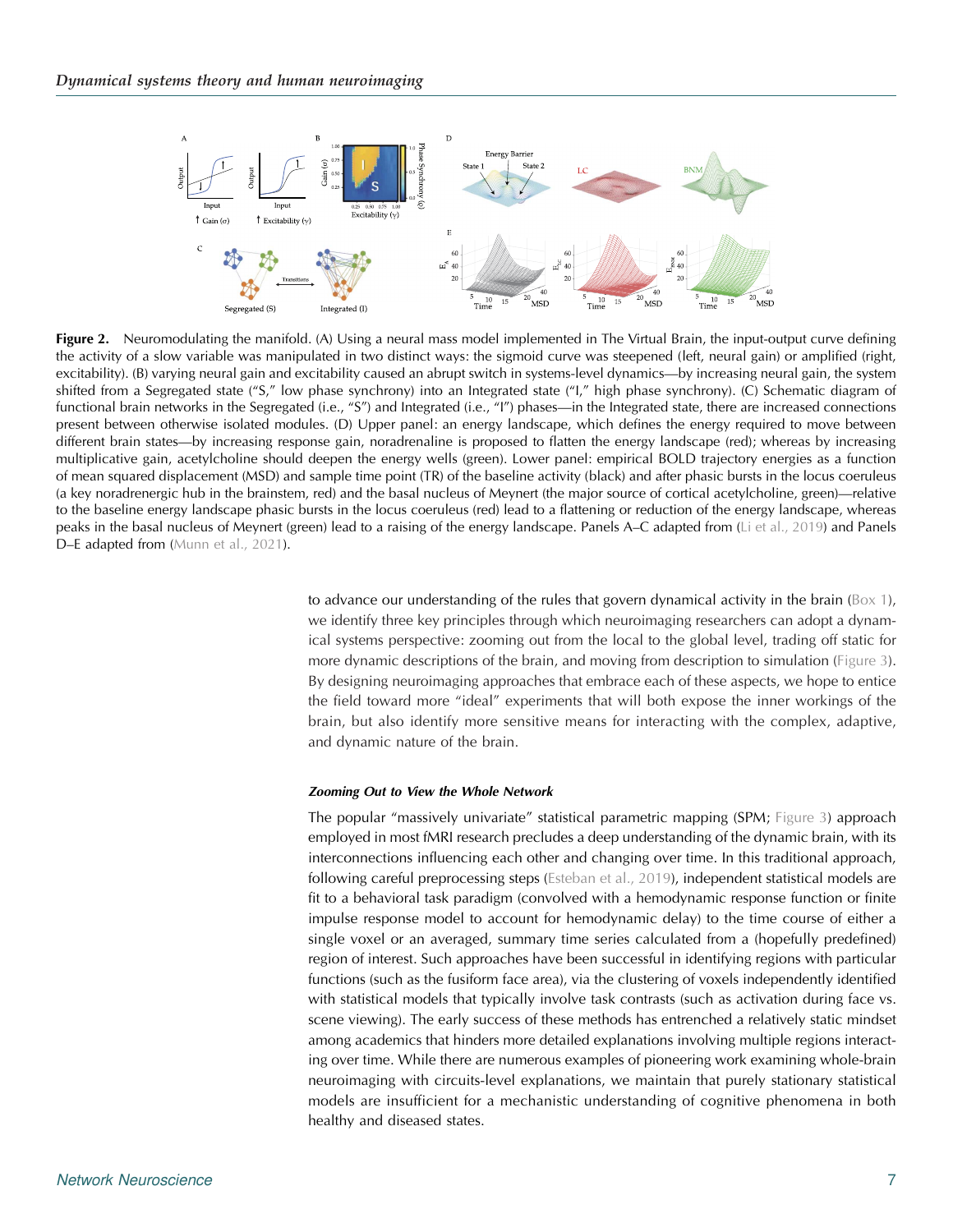#### **Box 1.** A spectrum of dynamical systems approaches in neuroimaging

Differential equations are becoming increasingly popular in DST modeling of neuroimaging data [\(beim Graben et al., 2019](#page-13-0); [Kringelbach & Deco, 2020;](#page-16-0) [Wang et al., 2019\)](#page-18-0). However, as in the case of data-oriented modeling techniques represented schematically in [Figure 1,](#page-3-0) differential equation-based methods occupy a continuous "feature space of models," not all of which use the full suite of DST concepts. Three key features have helped us make sense of the ever-expanding literature on dynamical modeling and DST: (1) the extent of focus on qualitative or mechanistic explanations using qualitative patterns like attractors and bifurcations, (2) the extent of focus on quantitative fitting of data, and (3) the degree to which characterization of data is employed to explain behavior (cognition, emotion, and other processes).

While it is tempting to view qualitative and quantitative modeling as mutually exclusive extremes on a continuum, it is possible for a single model to excel at both. Recent work demonstrates that close attention to data and precise mechanistic models can go hand in hand [\(Breakspear, 2017](#page-14-0); [Deco & Jirsa, 2012](#page-14-0); [Kringelbach & Deco, 2020;](#page-16-0) [Shine et al., 2021;](#page-18-0) [Wang](#page-18-0) [et al., 2019\)](#page-18-0). Nevertheless, the sheer complexity of data, as well as the plurality of research goals, means that there cannot be a "one-size-fits-all" approach to dynamical modeling of the brain. Ideally, models that perform quantitative fitting and those that focus more on qualitative characterization can mutually constrain and inspire each other.

The third highlighted feature of DST models—the mapping between brain dynamics and behavior—in our view has the most scope for growth. Given the complexity of the brain, it is natural to treat it as a phenomenon on its own, rather than a central part of a wider set of behavioral phenomena: cognition, emotion, and action. Given that these phenomena can themselves be described in terms of dynamics, a key goal of DST in neuroimaging must be to show, beyond mere correlation, how specific patterns of neural dynamics give rise to specific patterns of behavioral dynamics. In other words, the neuroimaging field will benefit from DST models that not only generate accurate simulations and interface with lower level neural mechanisms, but also provide a causal and functional account of the dynamics of emotions or broad cognitive modes. Early steps in this direction include studies of meditation and sleep that map DST concepts directly onto neuroimaging data [\(Deco et al., 2019](#page-14-0); [Galadí et al.,](#page-15-0) [2021;](#page-15-0) [Melnychuk et al., 2018](#page-16-0); [Munn et al., 2021\)](#page-17-0). Neuroimaging studies of clinical and psychiatric conditions are beginning to be viewed through the DST lens, including epilepsy [\(McIntosh & Jirsa, 2019\)](#page-16-0), migraine ([Dahlem & Isele, 2013](#page-14-0)), and schizophrenia ([Loh et al.,](#page-16-0) [2007](#page-16-0)). There are many opportunities for close integration between DST as a way to study neuroimaging data and DST as a perspective on how symptoms are generated, such as in attention deficit hyperactivity disorder [\(Iravani et al., 2021](#page-16-0)), autism [\(Duch, 2019\)](#page-14-0), and depres-sion [\(Ramirez-Mahaluf et al., 2017\)](#page-17-0).

In contrast, the DST approach has an inherent and direct link to underlying mechanisms. For example, instead of performing a univariate analysis and reporting that a face viewing task "activates" the fusiform face area, researchers could report how the entire brain activation patterns shift from one state (while viewing scenes) to another (while viewing faces) and back again over time. Even with a univariate analysis, this perspective could be supported by routinely including animation of fMRI activity, and by using unthresholded surface maps for improved visualization. Multiecho sequences may even allow for sufficient denoising [\(Kundu](#page-16-0) [et al., 2017](#page-16-0)) to examine individual trials, precluding the need for the trial averaging that occludes network states influencing activation movements. Unthresholded animation, especially denoised, could then hint at a trajectory between states. Crucially, this approach would then offer additional steps, such as interrogating the likely neural processes that could have caused the differences between cognitive capacities (assuming a good observational model), or prediction of how the dynamics should change, given an intervention such as transcranial magnetic stimulation or a suitably chosen pharmacological agent.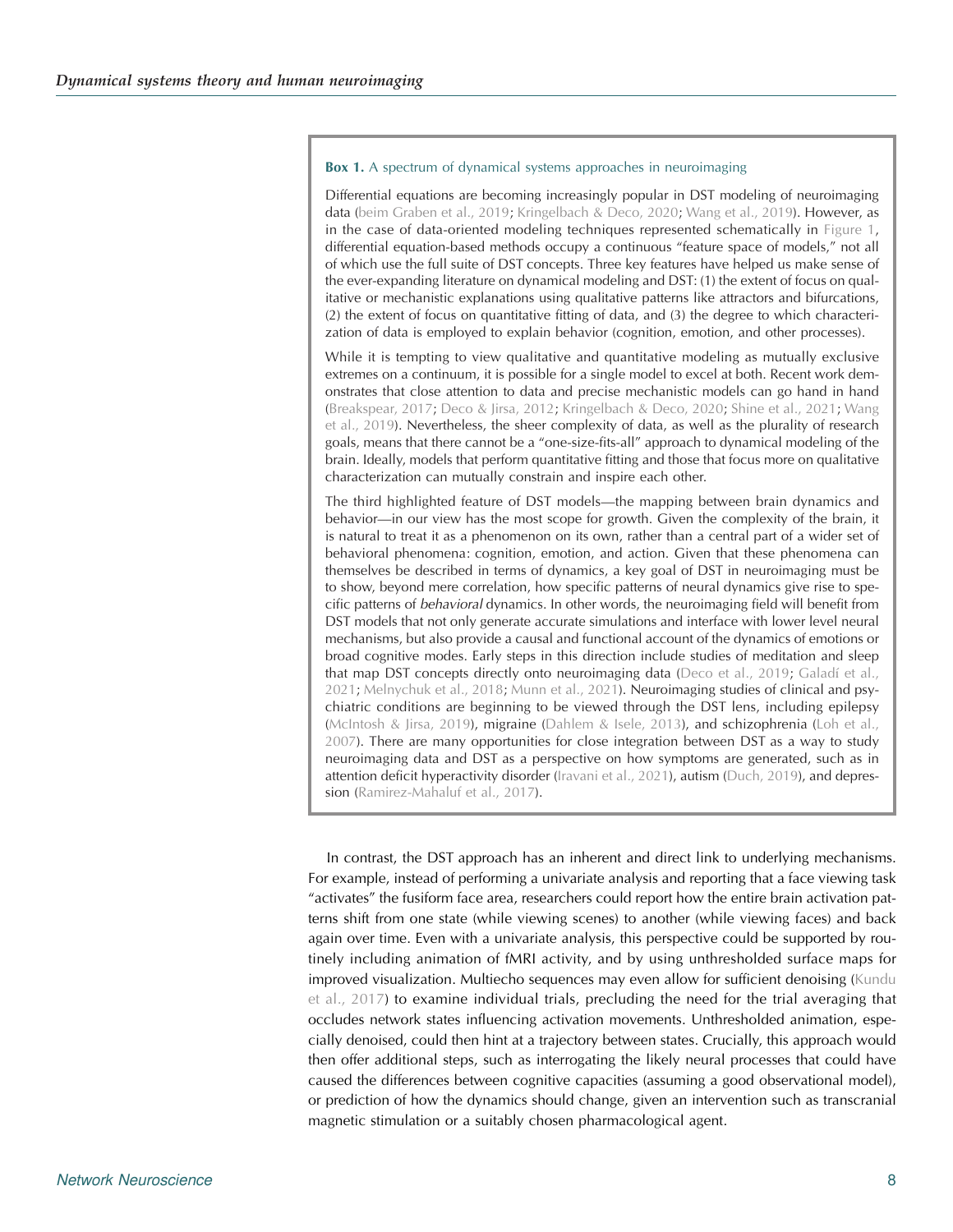<span id="page-8-0"></span>

Figure 3. The space of analytic approaches in human neuroimaging. A nonexhaustive collection of different popular methods for analyzing human neuroimaging data, embedded into a cube axes that highlight three key dynamical systems characteristics: Static-to-Dynamic (x), Reverse-to-Forwards (y), and Local-to-Global  $(z)$ . We have argued that embracing the dynamical systems perspective requires moving to the top right of the cube (i.e., the "Ideal Experiment"). While the theoretical goal of models should be dynamic, global, and built with forward modeling in mind, multiple approaches are necessary for comprehensive understanding, especially the analysis of empirically obtained data (the reverse approach). For further clarity, methods with high loading on the "Reverse" axis are colored red, and those high on the "Forwards" axis are colored green. Note that some methods cover larger portions of this space than has been designated here (e.g., both PCA and ICA can be used in either a dynamic or a static sense) and that the boxes should not be considered as strong limits for particular methods, but rather as an approximate consensus for how particular methods are currently used by the majority of neuroimaging studies in the field. SPM = statistical parametric mapping; FC = functional connectivity; MVPA = multivoxel pattern analysis; tvFC = time-varying functional connectivity; Dir. FC = directed functional connectivity; PCA = principal components analysis; ICA = independent components analysis; ACF = autocorrelation function; DCM = dynamic causal modeling; SC = structural connectivity.

Multivariate analyses have been steadily growing in popularity over recent years. These approaches begin with the assumption that neural representations are nonlocal: that is, that the functional capacities of the brain rely on distributed patterns of activity that reflect the influences that neural regions have over one another. The most widely adopted reverse (i.e., data fitting) multivariate approaches for measuring these effects are functional connectivity fMRI (FC), seed-based and independent component analysis (ICA), multivoxel pattern analysis (MVPA), and the effective connectivity approaches of psychophysiological interactions (PPI) and Granger causality (Figure 3). These methods provide insight into systems-level brain organization: for instance, the idea of a set of modular communities (derived using functional connectivity) that loosely relate to distinct functional capacities ([Smith et al., 2009\)](#page-18-0). However, despite this clarity, it is important to note that these methods are still primarily focused on fitting data rather than creating a generative model. As such, a substantial theoretical gap still remains between the appearance of these patterns and the mechanistic processes that could give rise to them. As we mentioned above, this problem can be mitigated in large part by grounding our investigations of neuroimaging data in a dynamical systems framework.

Other popular methods are based on the justified assumption that neural activity is low dimensional: the inherent degrees of freedom of neuroimaging data are typically far fewer than the number of different recordings that sample the brain [\(Churchland et al., 2012;](#page-14-0) [Durstewitz,](#page-14-0) [2017](#page-14-0); [Gallego et al., 2020](#page-15-0); [Gotts et al., 2020](#page-15-0); [Shine et al., 2019a,](#page-18-0) [2019b](#page-18-0)). Embracing this assumption—using popular approaches such as principal component analysis (PCA) and ICA (Figure 3)—means that experimenters can reduce the number of independent variables that they need to track, a process that makes both interpretation and modeling substantially easier. In neuroimaging, the goal is typically to reduce the dimensionality of voxels or electrodes such that what was once an unwieldy dataset can now be effectively tracked (and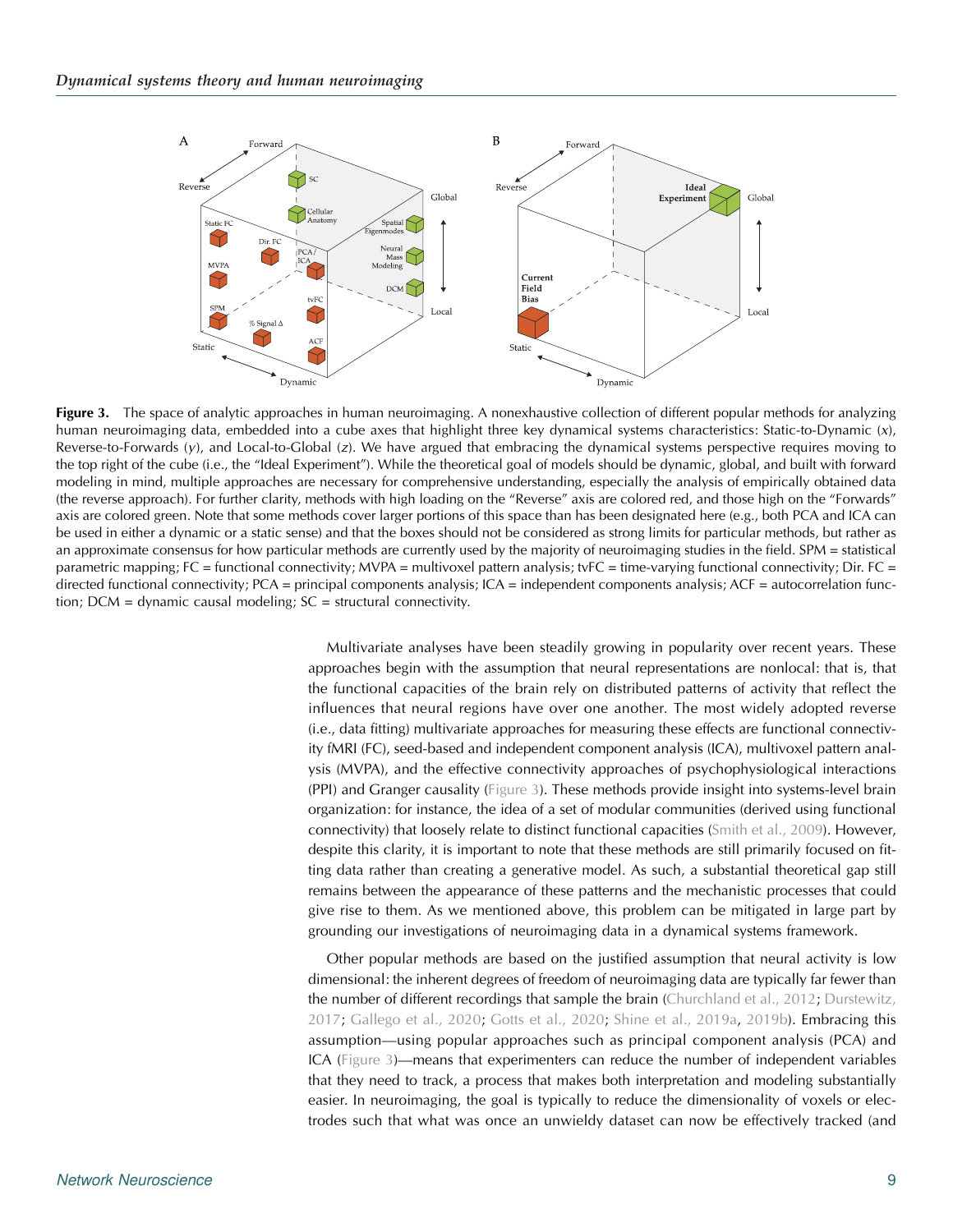visualized) in low-dimensional ("state") space. In a recent fMRI study, [Shine et al. \(2019a\)](#page-18-0) used PCA to reduce regional BOLD activity across multiple tasks to a set of low-dimensional components that were then shown to link clearly to analyses based on cognitive neuroscience, network neuroscience, DST, and neuromodulatory receptor expression. Crucially, certain critical assumptions of the dimensionality reduction approach are incompatible with aggressive preprocessing steps often used to "clean" data [\(Gotts et al., 2020\)](#page-15-0)—careful modeling clearly shows that these strategies often "throw out the baby with the bathwater," and hence should be applied with abundant caution. Regardless, this approach only scratches the surface of the potential for dimensionality reduction in systems neuroscience, as evidenced by the many examples from nonhuman studies ([Chaudhuri et al., 2019;](#page-14-0) [Mastrogiuseppe & Ostojic, 2018](#page-16-0); [Stringer et al., 2016\)](#page-18-0).

Graph theory provides another means for embracing the distributed nature of neural activity patterns ([Sporns, 2015\)](#page-18-0), enabling a more harmonious integration with DST. One such approach treats regions of the brain as nodes of a network (or graph), and then defines the edges between these nodes according to the strength of temporal similarity (for instance, using a Pearson's correlation or wavelet coherence). Following this step, mathematical tools [\(Fornito](#page-15-0) [et al., 2016\)](#page-15-0) can be used to infer topological properties of the network, that is, those features that are present in the data, irrespective of the specific implementation ([Sporns, 2013](#page-18-0)), and how these properties change as a function of factors such as the cognitive demands of the task ([Shine & Poldrack, 2017\)](#page-18-0). The approach is not without pitfalls, as seemingly trivial choices (such as the presence and extent of edge thresholding) can have substantial impacts on the conclusions inferred about particular cognitive capacities ([Hallquist & Hillary, 2019\)](#page-15-0). In addition, there is also evidence that the ability to decipher stable nodes can vary substantially as a function of different cognitive tasks ([Salehi et al., 2020\)](#page-17-0). Despite these concerns, these approaches do reveal important aspects of the systems-level dynamics of the brain, and hence are capable of generating predictions about how neural activity is grounded in the underlying neurobiology. Two pertinent examples from recent work involve linking brain network integration to the diffuse projections of the ascending noradrenergic system ([Munn et al., 2021](#page-17-0); [Shine et al., 2016,](#page-18-0) [2018](#page-18-0)) and the matrix regions of the thalamus [\(Müller et al., 2020a,](#page-17-0) [2020b\)](#page-17-0).

## Shifting From Static to Dynamic

An organism is a constantly changing web of biophysical and electrochemical interactions. A natural consequence of this organization is that the manner in which stimuli are processed depends on the state of the organism at the precise moment that a stimulus arrives. In other words, the brain is inherently dynamic, and cannot be understood with mere static descriptions. For instance, it is essential to examine not only how activity levels in voxels change over time, but also to model how voxels influence each other. Unfortunately, the majority of approaches used in modern neuroimaging contain a hidden assumption of stationarity—when viewed through the lens of DST, this amounts to assuming that the brain is always in the same position in state space when a stimulus arrives, which is difficult to justify.

One simple way to incorporate dynamics into modern neuroimaging approaches is to extend analyses beyond the typical assumptions of zero-lag correlation that permeate the field. These patterns are not uninterpretable in their own right—for example, the robustness and relative invariance of static network parcellations derived from long fc-fMRI scans suggests a form of slow dynamic stability, rather than an artifact of averaging. However, there is also evidence that, by calculating functional connectivity patterns across an entire scan, investigators potentially average across reconfigurations that occur over shorter time scales ([Faskowitz](#page-15-0)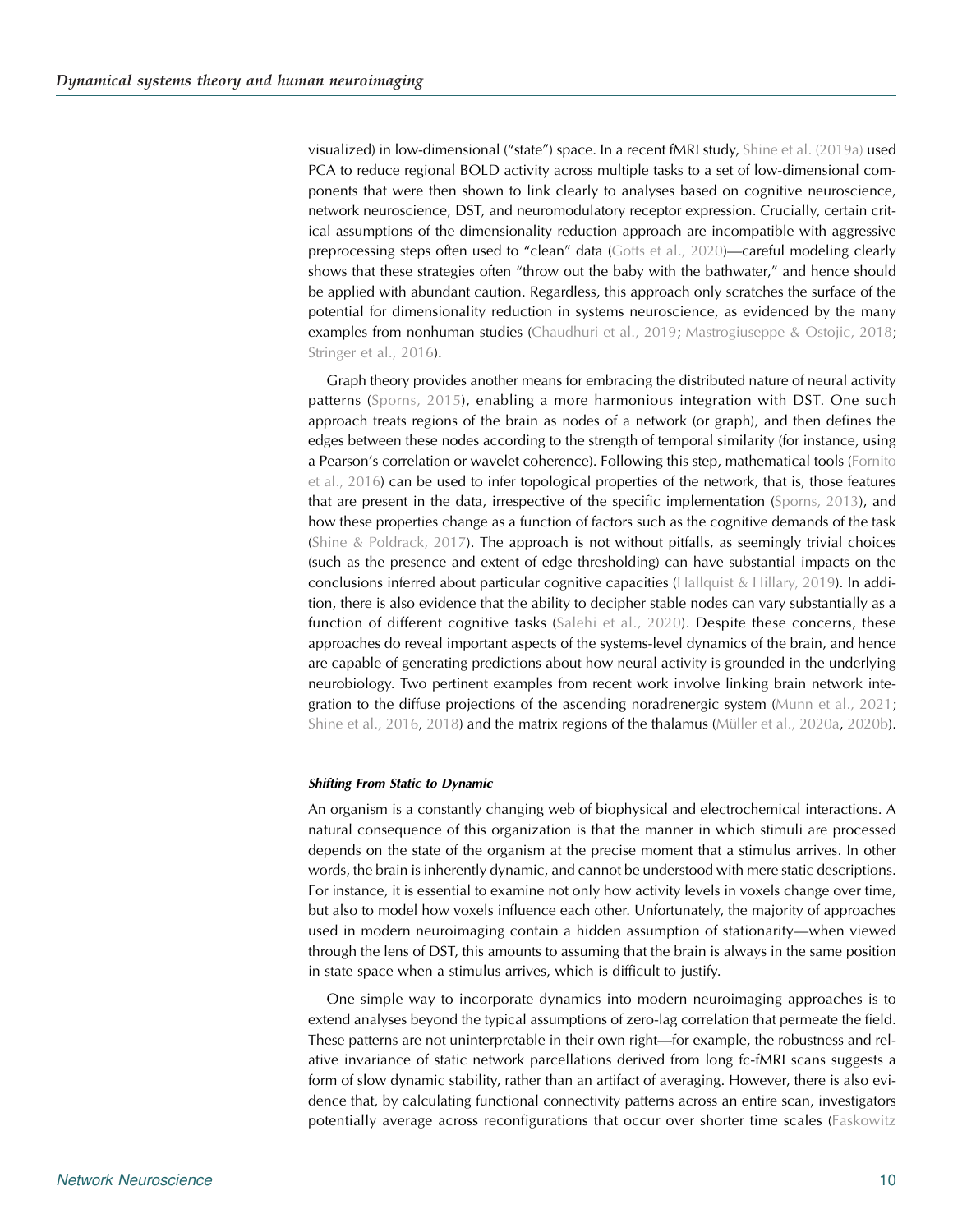[et al., 2020;](#page-15-0) [Honey et al., 2007;](#page-16-0) Karahanoğ[lu & Van De Ville, 2015\)](#page-16-0). Fortunately, methods exist to soften these constraints [\(Robinson et al., 2021\)](#page-17-0). For instance, tracking time-shifted correlations in fMRI showed that the well-known zero-lag temporal correlation structure of intrinsic activity emerges as a consequence of neural trajectories, assessed by their lag structure ([Mitra et al., 2015](#page-16-0)) [\(Figure 3](#page-8-0)). At their extreme, these patterns can be interpreted as spatiotemporal traveling waves ([Raut et al., 2021\)](#page-17-0) or eigenmodes ([Robinson et al., 2021\)](#page-17-0), which are amenable to dynamical systems modeling [\(Koch, 2021\)](#page-16-0). Traveling wave models are an example of a broad class of coarse-graining approaches in DST that include neural field, neural mass and mean field models [\(Bojak et al., 2010](#page-14-0); [Byrne et al., 2020;](#page-14-0) [Deco et al., 2013b;](#page-14-0) [Müller](#page-17-0) [et al., 2020a;](#page-17-0) [Shine et al., 2021](#page-18-0); [Wang et al., 2019](#page-18-0)). Another pertinent example comes from the field of time-varying functional connectivity, which typically breaks a standard neuroimaging scan into smaller windows and then characterizes fluctuations in correlation patterns over time [\(Lurie et al., 2020](#page-16-0)). In both cases, embracing the dynamics inherent in interregional coordination can pave the way to more powerful generative models of the human brain and its mediation of behavior.

A common criticism of fMRI is that the typical temporal resolution is slower than the time scales of most perceptual and behavioral changes. While this is true for fast behavioral choices, homeostatic processes in humans and other organisms necessarily take place at a variety of temporal scales. The fastest perceptions and reactions are embedded in slow dynamical trajectories that may correspond to phenomena such as mood, affect, or cognitive mode, which in turn are embedded in even slower trajectories such as hormonal/circadian rhythms and so on. The temporally and spatially coarse grained nature of whole-brain functional imaging make it well suited to characterizing "quasi-invariants"—neural contexts within which perception, thinking, and action are framed. Neural dynamics is organized across an intertwined temporal hierarchy, with causal relationships operating in both directions. For example, slower oscillations modulate fast oscillation ([Tort et al., 2010](#page-18-0)), and, psychologically, a sudden fright may cause a lasting change of mood. As a first approximation, it is useful to think of slower fMRI findings as a window into slow processes that set the context for faster processing. Further, clever task designs can identify faster responses, on the order of hundreds of milliseconds [\(Lewis et al., 2018](#page-16-0)), so even faster dynamics can be studied.

Another potential barrier to application of dynamical analysis of fMRI is the fact that most fMRI paradigms involve analysis of data from predetermined epochs, whether they are blocks of stimuli or collections of rapidly presented events. While traditionally considered important for ensuring effective signal-to-noise properties, the constraints imposed by these approaches can limit the conclusions made about the dynamical processes at play. Moreover, a pure taskbased division of neural recordings will average out any functional variability that is independent of the task structure. In other words, the underlying assumption is that all functionally relevant neural dynamics are strongly correlated to the temporal division assumed by the experimenter. Fortunately, newer task structures such as movie watching [\(Finn & Bandettini,](#page-15-0) [2020;](#page-15-0) [Meer et al., 2020](#page-16-0)) and videogames [\(Richlan et al., 2018\)](#page-17-0) do not impose the event structures that are typically used in signal-averaging approaches. Instead, dynamical models can be constructed that predict how the trajectory of brain states will change in concert with the videogame, and these simulations can then be compared with the fMRI data acquired.

The notion of attractor landscapes provides enticing links to whole-brain neuroimaging and suggests a set of neural trajectories that can be applied to neuroimaging data. In this framing, brain states evolve along the attractor landscape topography, much like a ball rolls under the influence of gravity down a valley and requires energy to traverse up a hill, this corresponds to an evolution toward an attractive or repulsive brain state, respectively. This technique can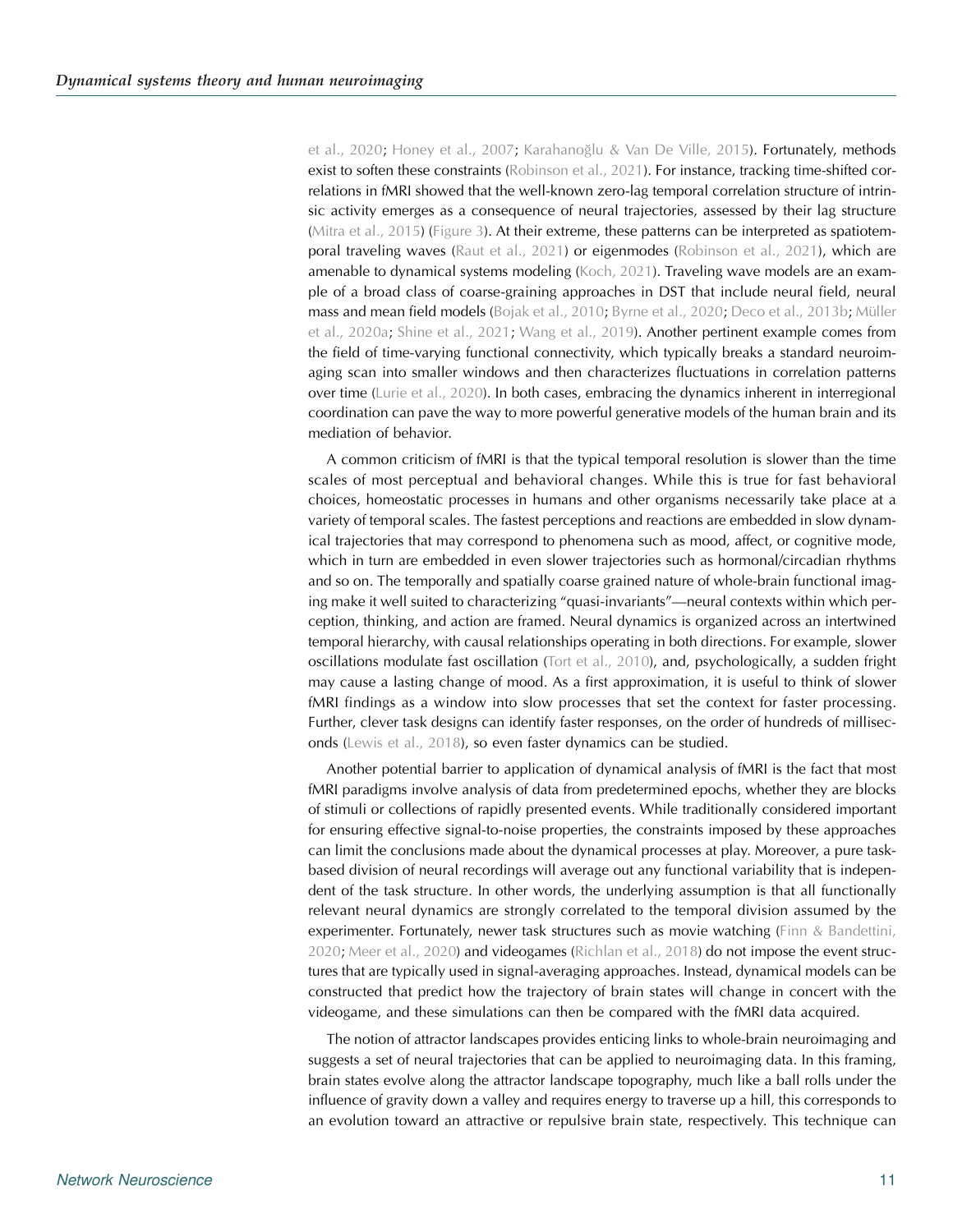resolve what might otherwise be obscured states of attraction (and repulsion) in a multistable system and has been successfully applied to the dynamics of spiking neurons (Tkač[ik et al.,](#page-18-0) [2015\)](#page-18-0), BOLD fMRI ([Munn et al., 2021](#page-17-0); [Watanabe et al., 2013](#page-18-0), [2014\)](#page-19-0), and MEG ([Krzemi](#page-16-0)ński [et al., 2020\)](#page-16-0). The approach offers several conceptual advances, but perhaps most importantly, it renders the otherwise daunting task of systems-level interpretation relatively intuitive. Importantly, this framework extends beyond mere analogy, as the topography of the attractor landscape shares a 1-to-1 correspondence with the generative equations required to synthe-size realistic neural time series data ([Breakspear, 2017\)](#page-14-0). For example, [Munn et al. \(2021\)](#page-17-0) compared trajectories of BOLD activity following phasic bursts of subcortical regions of the ascending arousal system, and by leveraging the attractor landscape approach it was apparent adrenergic and cholinergic neuromodulation actively modulated the strength of an attractor state.

# $\delta$

All computational models in biology can be situated on a continuum from "reverse" to "for-ward," based on their relationship with experimental data [\(Gunawardena, 2014](#page-15-0)). Statistical models proceed in the "reverse" direction: the modeling begins with experimental data and then "reverse engineers" the causal mechanisms that generated the data. In contrast, "forward" modeling starts with known or hypothetical causal mechanisms, which are used to generate patterns that mirror key aspects of experimental data ([Breakspear, 2017\)](#page-14-0). These two approaches were combined in what is arguably the most successful model in neuroscience, the Hodgkin–Huxley model of action potential generation [\(Hodgkin & Huxley, 1952](#page-15-0)): the data fitting facilitated the discovery of a system of differential equations that pointed toward the mechanisms underlying action potential generation.

At scales larger than the single neuron, forward modeling becomes increasingly underconstrained by experimental data. There is also no consensus on the neurobiological underpinnings of neuroimaging techniques [\(Breakspear, 2017\)](#page-14-0). But the lack of constraint by data does not mean that forward models cannot be built: careful analysis of anatomy, behavior, and evolutionary history can provide modelers with well-justified mechanisms that can be captured by differential equations. Further, given the variability of neural and behavioral data, it does not make sense for generative models to cleave too closely to specific quantitative recordings. Qualitative descriptions and predictions can be more robust than quantitative data fits, as they generalize more easily, being less sensitive to idiosyncratic features of specific experiments. For instance, the notion that acetylcholine and noradrenaline can modulate attractor land-scape topography [\(Munn et al., 2021](#page-17-0)) can be imported into the design of future experiments, not only in the context of meditation, but also to attention more broadly construed. It also creates bridges with nonhuman research techniques that can directly manipulate these neuromodulators.

There are existing software programs for simulating dynamical systems, such as the Brain Dynamics Toolbox [\(Breakspear & Heitmann, 2010](#page-14-0); [Heitmann & Breakspear, 2018\)](#page-15-0) and the Virtual Brain ([Ritter et al., 2013](#page-17-0); [Sanz-Leon et al., 2015](#page-18-0); [Schirner et al., 2021;](#page-18-0) [Spiegler](#page-18-0) [et al., 2016\)](#page-18-0). Using these tools, DST concepts can be directly tested through comparison of model outputs with fMRI data. However, because the field of DST in neuroimaging is rapidly evolving, software packages may be less flexible than custom simulations written in programming languages like MATLAB, Python, or Julia. For example, custom code can be used to construct layer-specific models that incorporate the precise, compartment-specific connectivity principles that are present in the cerebral cortex [\(Braitenberg & Lauria, 1960;](#page-14-0) [Du et al.,](#page-14-0)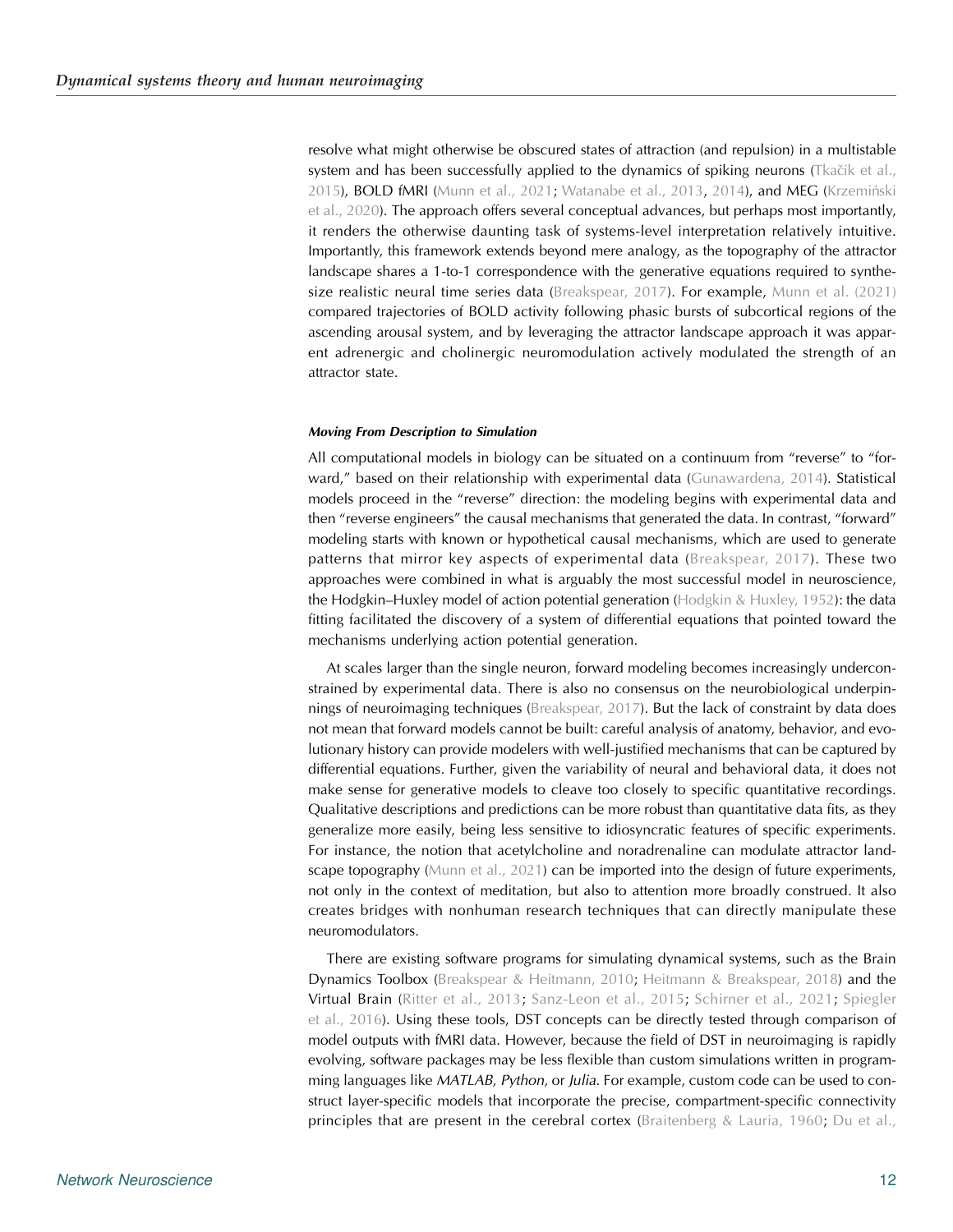[2012;](#page-14-0) [Havlicek & Uluda](#page-15-0)ğ, 2020; [Stephan et al., 2019\)](#page-18-0). Regardless of the computational approach taken, the activity dynamics for each of the regions or neurons can be simulated, and the activity can then be convolved with a canonical hemodynamic response function, or better yet, with more advanced models of hemodynamics [\(Aquino et al., 2012](#page-13-0); [Pang et al.,](#page-17-0) [2016\)](#page-17-0). The output of this simulation can then be compared qualitatively with fMRI data collected during an experiment, with further iterations of the model bringing theory into closer contact with empirical data. This approach will be particularly powerful when combined with advances in fast sampling-rate ([Polimeni & Lewis, 2021\)](#page-17-0) and layer-resolved fMRI recordings ([Huber et al., 2020](#page-16-0); [Polimeni et al., 2010](#page-17-0)), both of which will increase the precision with which models can be integrated with neuroimaging data.

It is important to note that a key constraint imposed by computational models is the degree of their abstraction from the "veridical"—the vast dimensionality of the adult human brain is undoubtedly more complex than a typical neural model can realistically simulate, such that even the most detailed computational model will likely lack the degrees of freedom to effectively characterize the true nature of the dynamical system with sufficient clarity and robustness. One way to mitigate this issue is to design modeling architectures to express a particular feature of neuroanatomy, and then, after investigating any interesting implications of the feature, compare the outputs of the model with empirical neuronal recordings. The Virtual Brain ([Ritter et al., 2013](#page-17-0); [Sanz-Leon et al., 2015](#page-18-0); [Schirner et al., 2021](#page-18-0)) is an excellent example of a toolbox that affords access to this approach, and has been used to demonstrate important links between structure and function across many spatiotemporal scales. In these approaches, users define the network structure and computational model of interest, and then manipulate whichever parameters are of experimental interest. A complementary approach is to design more bespoke neural architectures, such as those that embrace interactions between the cerebral cortex and thalamus, and then work to determine what the benefits and costs of such an architecture might be. For instance, the presence of a population of relatively diffuse thalamocortical projections (as is the case for matrix thalamic nuclei; [Jones, 2001;](#page-16-0) [Müller et al., 2020a\)](#page-17-0); can shift a network of corticothalamic neural masses into a quasi-critical regime characterized by the continual formation and dissolution of neuronal ensembles in such a way that maximizes a trade-off between network integration and segregation ([Müller et al., 2020b](#page-17-0)). Although these approaches can be quite insightful, it is important to remember to pick a scale of modeling that matches both the mechanism of interest, and the particular imaging technique that the researcher is interested in interrogating.

A point worth stressing is that DST goes beyond the use of differential equations to fit data. For example, some variations of DCM [\(Cao et al., 2019;](#page-14-0) [Friston et al., 2019\)](#page-15-0) focus on data fitting but do not employ qualitative concepts such as attractor landscapes, limit cycles, or bifurcations, partly because they restrict themselves to the linear domain [\(Sadeghi et al.,](#page-17-0) [2020\)](#page-17-0), whereas more sophisticated nonlinear variations do ([Daunizeau et al., 2012;](#page-14-0) [Roberts](#page-17-0) [et al., 2017a](#page-17-0), [2017b\)](#page-17-0). Models based on differential equations, whether linear or nonlinear, are also generative, and can simulate hypothetical BOLD data. In addition to the capacity for quantitative fits and simulations, DST offers conceptual tools that create bridges between data and neural mechanisms. In principle, any neuroimaging outcome measure can be generated by a well-designed forward model, but measures that embrace the complex, dynamical features of biological data ([Bizzarri et al., 2019](#page-14-0); [Juarrero, 2002\)](#page-16-0) will likely lead to a more rich causal understanding. Further, as we have mentioned at various points in this manuscript, the qualitative tools of DST—attractors, bifurcations, metastability, etc.—not only help account for data and neural processes, but also create natural links with the dynamics of behavior and cognition (also see Box 1).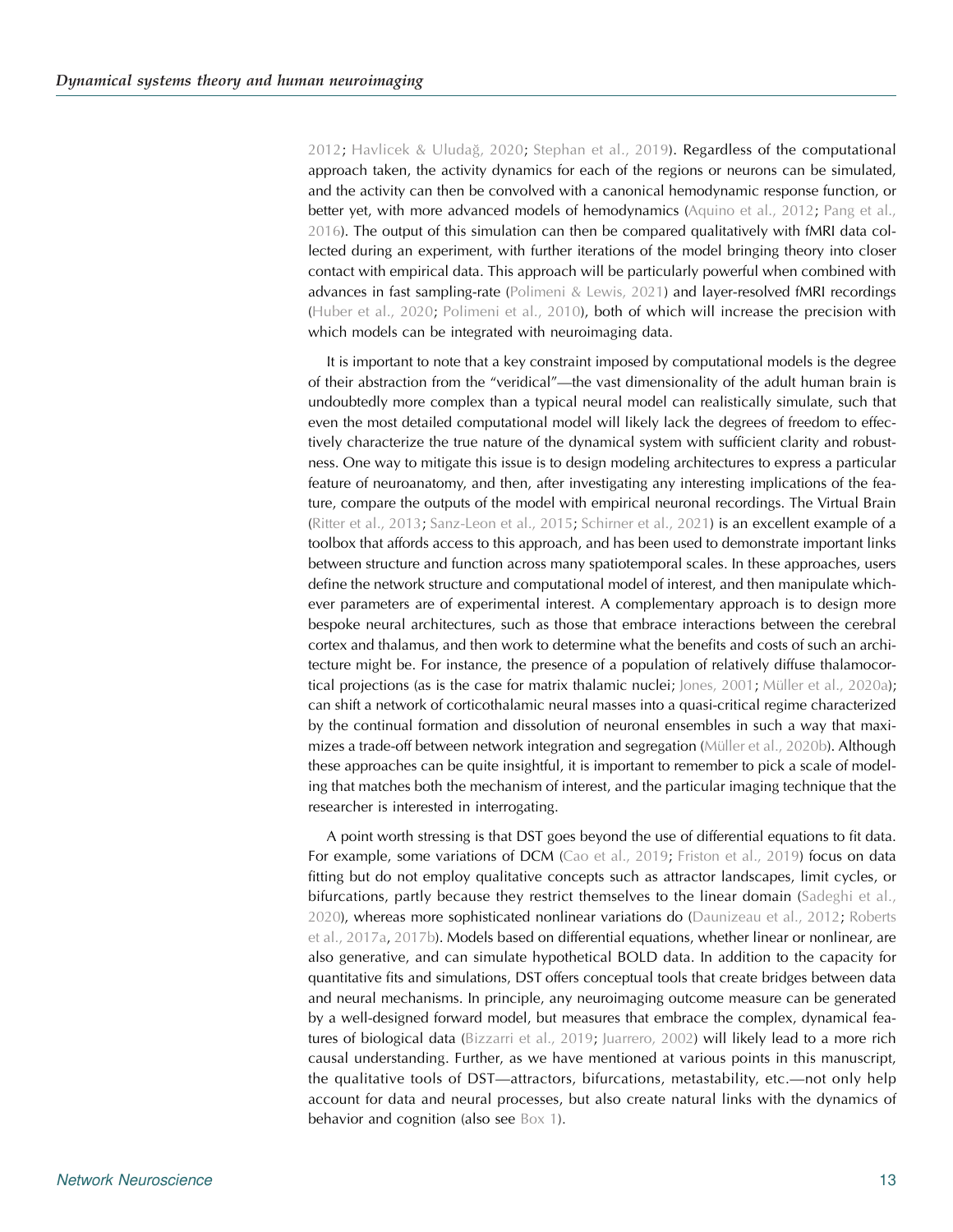# <span id="page-13-0"></span>**CONCLUSIONS**

In this Review, we have argued that the DST framework has the potential to revolutionize the analysis of neuroimaging data and how this data accounts for behavior, both in artificial taskbased protocols and more naturalistic situations such as movie watching. We have argued that embracing this perspective will enable the discovery of otherwise latent links between neural mechanisms and the patterns that we measure from standard imaging approaches, which in turn can be used to rapidly augment our understanding of the brain, both in health and disease. For instance, we argue that a renewed focus on time-varying dynamics via the identification of qualitative but well-characterized dynamical phenomena (such as stability and limit cycles) or ideally, the geometric or visual interpretation of results (e.g., in terms of attractor basins or saddles) emergent in whole-brain neuroimaging data, will lead to rapid progress in systems neuroscience. This paradigm shift is already well underway, as evidenced by numerous papers that have used neuroimaging to derive measures of stability, entropy, and low-dimensional attractor manifolds as a function of different task contexts ([Chaudhuri](#page-14-0) [et al., 2019;](#page-14-0) [Koppe et al., 2019;](#page-16-0) [Müller et al., 2020b](#page-17-0); [Munn et al., 2021\)](#page-17-0).

There is much work to be done. Fortunately, a major benefit of the DST approach is that there exists a large corpus of fMRI data that can be reanalyzed within the frame imposed by dynamical systems, potentially leading to major new insights into the brain bases of higher order mental phenomena. To this end, we strongly recommend that interested neuroscientists reach out to and actively collaborate with computational modelers in order to build models that can make predictions and build deeper intuition and explanation for the data already acquired. Of course, the advent of higher spatial and temporal resolution data, and interventional datasets like those that combine optogenetics with fMRI ([Ryali et al., 2016](#page-17-0)), will undoubtedly further accelerate progress. Nonlinear dynamical systems must be simulated, so advances in computational power fuel advances in what can be understood with DST. The synergistic interactions that will emerge between DST and imaging are a crucial step toward the maturation of the field of systems neuroscience.

# AUTHOR CONTRIBUTIONS

Yohan J. John: Conceptualization; Writing – original draft; Writing – review & editing. Kayle S. Sawyer: Conceptualization; Writing – original draft; Writing – review & editing. Karthik Srinivasan: Conceptualization; Writing – original draft; Writing – review & editing. Eli J. Müller: Conceptualization; Visualization; Writing – original draft; Writing – review & editing. Brandon R. Munn: Conceptualization; Writing – original draft; Writing – review & editing. James Shine: Conceptualization; Visualization; Writing – original draft; Writing – review & editing.

# FUNDING INFORMATION

James Shine, National Health and Medical Research Council ([https://dx.doi.org/10.13039](http://dx.doi.org/10.13039/501100000925) [/501100000925\)](http://dx.doi.org/10.13039/501100000925), Award ID: 1193857.

# REFERENCES

- Aquino, K. M., Schira, M. M., Robinson, P. A., Drysdale, P. M., & Breakspear, M. (2012). Hemodynamic traveling waves in human visual cortex. PLoS Computational Biology, 8(3), e1002435. [https://doi.org/10.1371/journal.pcbi.1002435,](https://doi.org/10.1371/journal.pcbi.1002435) PubMed: [22457612](https://pubmed.ncbi.nlm.nih.gov/22457612)
- Arnsten, A. F. T. (1998). The biology of being frazzled. Science, 280. [https://doi.org/10.1126/science.280.5370.1711,](https://doi.org/10.1126/science.280.5370.1711) PubMed: [9660710](https://pubmed.ncbi.nlm.nih.gov/9660710)
- beim Graben, P., Jimenez-Marin, A., Diez, I., Cortes, J. M., Desroches, M., & Rodrigues, S. (2019). Metastable resting state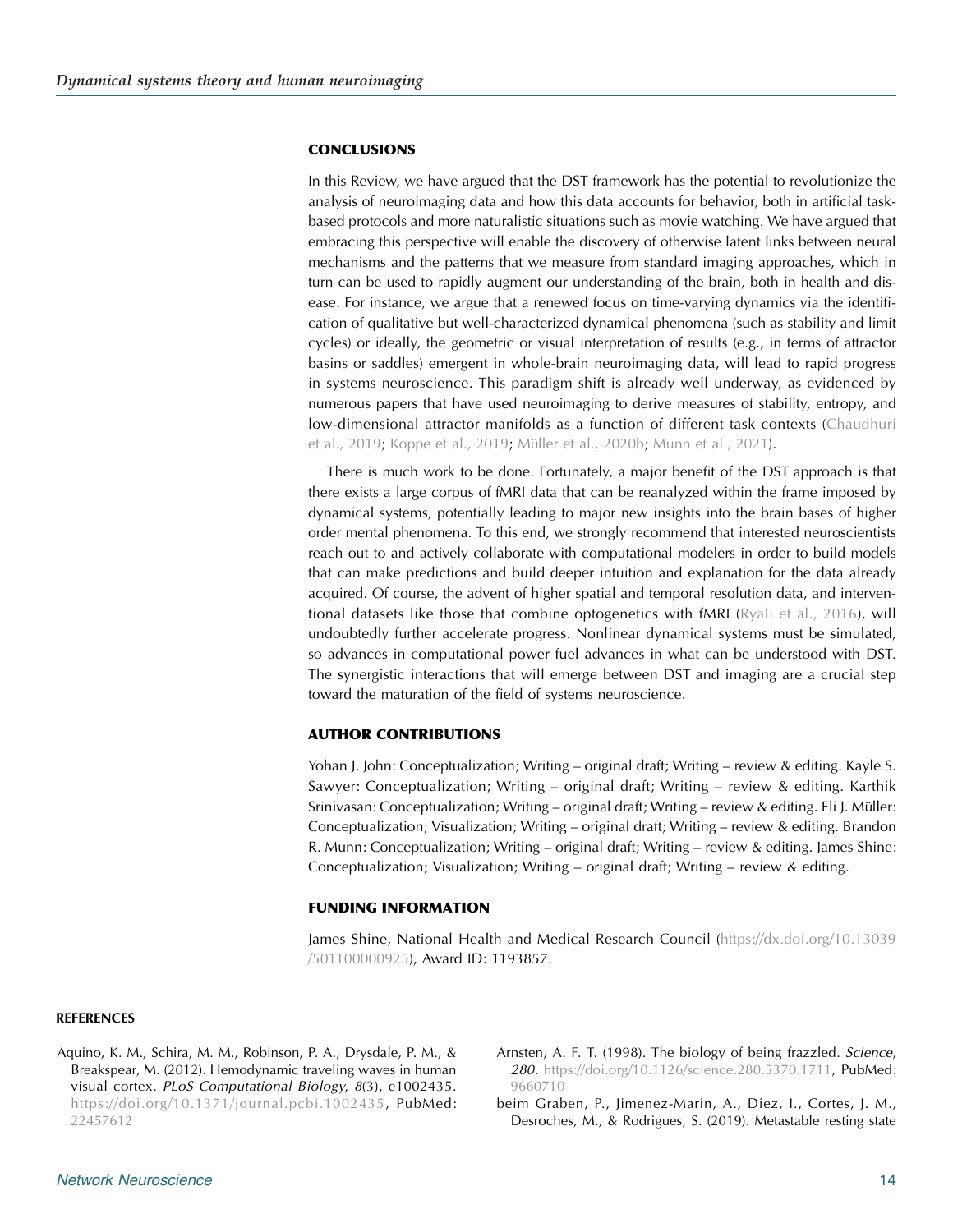<span id="page-14-0"></span>brain dynamics. Frontiers in Computational Neuroscience, 13, 62. <https://doi.org/10.3389/fncom.2019.00062>, PubMed: [31551744](https://pubmed.ncbi.nlm.nih.gov/31551744)

- Beurle, R. (1956). Properties of a mass of cells capable of regenerating pulses. Philosophical Transactions of the Royal Society of London. Series B, Biological Sciences. [https://doi.org/10.1098](https://doi.org/10.1098/rstb.1956.0012) [/rstb.1956.0012](https://doi.org/10.1098/rstb.1956.0012)
- Bizzarri, M., Brash, D. E., Briscoe, J., Grieneisen, V. A., Stern, C. D., & Levin, M. (2019). A call for a better understanding of causation in cell biology. Nature Reviews Molecular Cell Biology, 20(5), 261–262. [https://doi.org/10.1038/s41580-019-0127-1,](https://doi.org/10.1038/s41580-019-0127-1) PubMed: [30962573](https://pubmed.ncbi.nlm.nih.gov/30962573)
- Bojak, I., Oostendorp, T. F., Reid, A. T., & Kötter, R. (2010). Connecting mean field models of neural activity to EEG and fMRI data. Brain Topography, 23(2), 139–149. [https://doi.org/10.1007](https://doi.org/10.1007/s10548-010-0140-3) [/s10548-010-0140-3,](https://doi.org/10.1007/s10548-010-0140-3) PubMed: [20364434](https://pubmed.ncbi.nlm.nih.gov/20364434)
- Braitenberg, V., & Lauria, F. (1960). Toward a mathematical description of the grey substance of nervous systems. Il Nuovo Cimento (1955–1965), 18(2), 149–165. [https://doi.org/10.1007](https://doi.org/10.1007/bf02783537) [/bf02783537](https://doi.org/10.1007/bf02783537)
- Breakspear, M. (2017). Dynamic models of large-scale brain activity. Nature Neuroscience, 20(3), 340–352. [https://doi.org/10.1038/nn](https://doi.org/10.1038/nn.4497) [.4497,](https://doi.org/10.1038/nn.4497) PubMed: [28230845](https://pubmed.ncbi.nlm.nih.gov/28230845)
- Breakspear, M., & Heitmann, S. (2010). Generative models of cortical oscillations: Neurobiological implications of the Kuramoto model. Frontiers in Human Neuroscience, 4, 190. [https://doi.org](https://doi.org/10.3389/fnhum.2010.00190) [/10.3389/fnhum.2010.00190](https://doi.org/10.3389/fnhum.2010.00190), PubMed: [21151358](https://pubmed.ncbi.nlm.nih.gov/21151358)
- Brette, R. (2019). Is coding a relevant metaphor for the brain? Behavioral and Brain Sciences, 42. [https://doi.org/10.1017](https://doi.org/10.1017/s0140525x19000049) [/s0140525x19000049,](https://doi.org/10.1017/s0140525x19000049) PubMed: [30714889](https://pubmed.ncbi.nlm.nih.gov/30714889)
- Byrne, Á., O'Dea, R. D., Forrester, M., Ross, J., & Coombes, S. (2020). Next-generation neural mass and field modeling. Journal of Neurophysiology, 123(2), 726–742. [https://doi.org/10.1152/jn](https://doi.org/10.1152/jn.00406.2019) [.00406.2019](https://doi.org/10.1152/jn.00406.2019), PubMed: [31774370](https://pubmed.ncbi.nlm.nih.gov/31774370)
- Cabral, J., Kringelbach, M. L., & Deco, G. (2014). Exploring the network dynamics underlying brain activity during rest. Progress in Neurobiology, 114, 102–131. [https://doi.org/10.1016/j.pneurobio](https://doi.org/10.1016/j.pneurobio.2013.12.005) [.2013.12.005](https://doi.org/10.1016/j.pneurobio.2013.12.005), PubMed: [24389385](https://pubmed.ncbi.nlm.nih.gov/24389385)
- Caianiello, E. R. (1961). Outline of a theory of thought-processes and thinking machines. Journal of Theoretical Biology, 1, 204–235. [https://doi.org/10.1016/0022-5193\(61\)90046-7](https://doi.org/10.1016/0022-5193(61)90046-7), PubMed: [13689819](https://pubmed.ncbi.nlm.nih.gov/13689819)
- Cao, X., Sandstede, B., & Luo, X. (2019). A functional data method for causal dynamic network modeling of task-related fMRI. Frontiers in Neuroscience, 13, 127. [https://doi.org/10.3389/fnins](https://doi.org/10.3389/fnins.2019.00127) [.2019.00127](https://doi.org/10.3389/fnins.2019.00127), PubMed: [30872989](https://pubmed.ncbi.nlm.nih.gov/30872989)
- Chaudhuri, R., Gerçek, B., Pandey, B., Peyrache, A., & Fiete, I. (2019). The intrinsic attractor manifold and population dynamics of a canonical cognitive circuit across waking and sleep. Nature Neuroscience, 22(9), 1512–1520. [https://doi.org/10.1038](https://doi.org/10.1038/s41593-019-0460-x) [/s41593-019-0460-x](https://doi.org/10.1038/s41593-019-0460-x), PubMed: [31406365](https://pubmed.ncbi.nlm.nih.gov/31406365)
- Churchland, M. M., Cunningham, J. P., Kaufman, M. T., Foster, J. D., Nuyujukian, P., Ryu, S. I., & Shenoy, K. V. (2012). Neural population dynamics during reaching. Nature, 487(7405), 51–56. [https://doi.org/10.1038/nature11129,](https://doi.org/10.1038/nature11129) PubMed: [22722855](https://pubmed.ncbi.nlm.nih.gov/22722855)
- Corchs, S., & Deco, G. (2004). Feature-based attention in human visual cortex: Simulation of fMRI data. NeuroImage, 21(1), 36–45. <https://doi.org/10.1016/j.neuroimage.2003.08.045>, PubMed: [14741640](https://pubmed.ncbi.nlm.nih.gov/14741640)
- Csete, M. E., & Doyle, J. C. (2002). Reverse engineering of biological complexity. Science, 295(5560), 1664-1669. [https://doi.org](https://doi.org/10.1126/science.1069981) [/10.1126/science.1069981](https://doi.org/10.1126/science.1069981), PubMed: [11872830](https://pubmed.ncbi.nlm.nih.gov/11872830)
- Dahlem, M. A., & Isele, T. M. (2013). Transient localized wave patterns and their application to migraine. The Journal of Mathematical Neuroscience, 3(1), 7. [https://doi.org/10.1186](https://doi.org/10.1186/2190-8567-3-7) [/2190-8567-3-7](https://doi.org/10.1186/2190-8567-3-7), PubMed: [23718283](https://pubmed.ncbi.nlm.nih.gov/23718283)
- Daunizeau, J., Stephan, K. E., & Friston, K. J. (2012). Stochastic dynamic causal modelling of fMRI data: Should we care about neural noise? NeuroImage, 62(1), 464-481. [https://doi.org/10](https://doi.org/10.1016/j.neuroimage.2012.04.061) [.1016/j.neuroimage.2012.04.061,](https://doi.org/10.1016/j.neuroimage.2012.04.061) PubMed: [22579726](https://pubmed.ncbi.nlm.nih.gov/22579726)
- Deco, G., Cruzat, J., Cabral, J., Tagliazucchi, E., Laufs, H., Logothetis, N. K., & Kringelbach, M. L. (2019). Awakening: Predicting external stimulation to force transitions between different brain states. Proceedings of the National Academy of Sciences, 116(36), 18088–18097. [https://doi.org/10.1073/pnas.1905534116,](https://doi.org/10.1073/pnas.1905534116) PubMed: [31427539](https://pubmed.ncbi.nlm.nih.gov/31427539)
- Deco, G., & Jirsa, V. K. (2012). Ongoing cortical activity at rest: Criticality, multistability, and ghost attractors. Journal of Neuroscience, 32(10), 3366-3375. [https://doi.org/10.1523/jneurosci](https://doi.org/10.1523/jneurosci.2523-11.2012) [.2523-11.2012](https://doi.org/10.1523/jneurosci.2523-11.2012), PubMed: [22399758](https://pubmed.ncbi.nlm.nih.gov/22399758)
- Deco, G., Jirsa, V. K., & McIntosh, A. R. (2011). Emerging concepts for the dynamical organization of resting-state activity in the brain. Nature Reviews Neuroscience, 12(1), 43–56. [https://doi](https://doi.org/10.1038/nrn2961) [.org/10.1038/nrn2961,](https://doi.org/10.1038/nrn2961) PubMed: [21170073](https://pubmed.ncbi.nlm.nih.gov/21170073)
- Deco, G., Jirsa, V. K., & McIntosh, A. R. (2013a). Resting brains never rest: Computational insights into potential cognitive architectures. Trends in Neurosciences, 36(5), 268-274. [https://doi.org](https://doi.org/10.1016/j.tins.2013.03.001) [/10.1016/j.tins.2013.03.001,](https://doi.org/10.1016/j.tins.2013.03.001) PubMed: [23561718](https://pubmed.ncbi.nlm.nih.gov/23561718)
- Deco, G., Kringelbach, M. L., Arnatkeviciute, A., Oldham, S., Sabaroedin, K., Rogasch, N. C., Aquino, K. M., & Fornito, A. (2021). Dynamical consequences of regional heterogeneity in the brain's transcriptional landscape. Science Advances, 7(29), eabf4752. <https://doi.org/10.1126/sciadv.abf4752>, PubMed: [34261652](https://pubmed.ncbi.nlm.nih.gov/34261652)
- Deco, G., Ponce-Alvarez, A., Mantini, D., Romani, G. L., Hagmann, P., & Corbetta, M. (2013b). Resting-state functional connectivity emerges from structurally and dynamically shaped slow linear fluctuations. Journal of Neuroscience, 33(27), 11239-11252. [https://](https://doi.org/10.1523/jneurosci.1091-13.2013) [doi.org/10.1523/jneurosci.1091-13.2013,](https://doi.org/10.1523/jneurosci.1091-13.2013) PubMed: [23825427](https://pubmed.ncbi.nlm.nih.gov/23825427)
- Deco, G., Rolls, E. T., & Romo, R. (2009). Stochastic dynamics as a principle of brain function. Progress in Neurobiology, 88(1), 1–16. [https://doi.org/10.1016/j.pneurobio.2009.01.006,](https://doi.org/10.1016/j.pneurobio.2009.01.006) PubMed: [19428958](https://pubmed.ncbi.nlm.nih.gov/19428958)
- Deco, G., Tononi, G., Boly, M., & Kringelbach, M. L. (2015). Rethinking segregation and integration: Contributions of wholebrain modelling. Nature Reviews Neuroscience, 16(7), 430–439. [https://doi.org/10.1038/nrn3963,](https://doi.org/10.1038/nrn3963) PubMed: [26081790](https://pubmed.ncbi.nlm.nih.gov/26081790)
- Du, J., Vegh, V., & Reutens, D. C. (2012). The laminar cortex model: A new continuum cortex model incorporating laminar architecture. PLoS Computational Biology, 8(10), e1002733. [https://doi](https://doi.org/10.1371/journal.pcbi.1002733) [.org/10.1371/journal.pcbi.1002733,](https://doi.org/10.1371/journal.pcbi.1002733) PubMed: [23093925](https://pubmed.ncbi.nlm.nih.gov/23093925)
- Duch, W. (2019). Autism spectrum disorder and deep attractors in neurodynamics. In V. Cutsuridis (Ed.), Multiscale Models of Brain Disorders (pp. 135–146). Springer International Publishing. [https://doi.org/10.1007/978-3-030-18830-6\\_13](https://doi.org/10.1007/978-3-030-18830-6_13)
- Durstewitz, D. (2017). Advanced data analysis in neuroscience: Integrating statistical and computational models. New York, NY: Springer. <https://doi.org/10.1007/978-3-319-59976-2>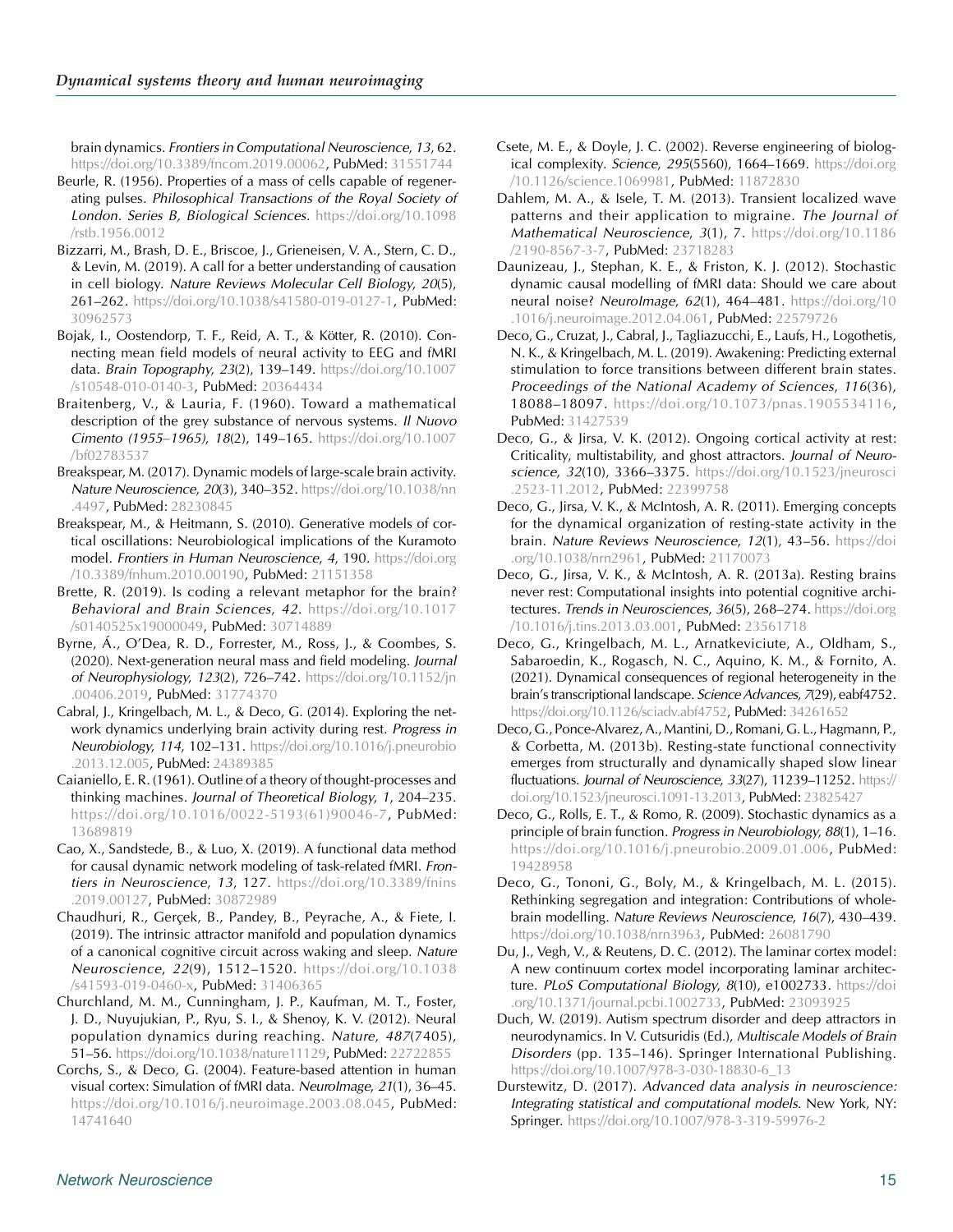<span id="page-15-0"></span>Durstewitz, D., Huys, Q. J. M., & Koppe, G. (2021). Psychiatric illnesses as disorders of network dynamics. Biological Psychiatry: Cognitive Neuroscience and NeuroImaging, 6(9), 865–876. <https://doi.org/10.1016/j.bpsc.2020.01.001>, PubMed: [32249208](https://pubmed.ncbi.nlm.nih.gov/32249208)

- Einhäuser, W., Stout, J., Koch, C., & Carter, O. (2008). Pupil dilation reflects perceptual selection and predicts subsequent stability in perceptual rivalry. Proceedings of the National Academy of Sciences of the United States of America, 105(5), 1704–1709. <https://doi.org/10.1073/pnas.0707727105>, PubMed: [18250340](https://pubmed.ncbi.nlm.nih.gov/18250340)
- Esteban, O., Markiewicz, C. J., Blair, R. W., Moodie, C. A., Isik, A. I., Erramuzpe, A., … Gorgolewski, K. J. (2019). fMRIPrep: A robust preprocessing pipeline for functional MRI. Nature Methods, 16(1), 111–116. [https://doi.org/10.1038/s41592-018](https://doi.org/10.1038/s41592-018-0235-4) [-0235-4](https://doi.org/10.1038/s41592-018-0235-4), PubMed: [30532080](https://pubmed.ncbi.nlm.nih.gov/30532080)
- Faskowitz, J., Esfahlani, F. Z., Jo, Y., Sporns, O., & Betzel, R. F. (2020). Edge-centric functional network representations of human cerebral cortex reveal overlapping system-level architecture. Nature Neuroscience, 23(12), 1644–1654. [https://doi.org/10](https://doi.org/10.1038/s41593-020-00719-y) [.1038/s41593-020-00719-y,](https://doi.org/10.1038/s41593-020-00719-y) PubMed: [33077948](https://pubmed.ncbi.nlm.nih.gov/33077948)
- Favela, L. H. (2020). Dynamical systems theory in cognitive science and neuroscience. Philosophy Compass, 15(8), e12695. <https://doi.org/10.1111/phc3.12695>
- Favela, L. H. (2021). The dynamical renaissance in neuroscience. Synthese, 199(1), 2103–2127. [https://doi.org/10.1007/s11229](https://doi.org/10.1007/s11229-020-02874-y) [-020-02874-y](https://doi.org/10.1007/s11229-020-02874-y)
- Finn, E. S., & Bandettini, P. A. (2020). Movie-watching outperforms rest for functional connectivity-based prediction of behavior. bioRxiv. <https://doi.org/10.1101/2020.08.23.263723>
- FitzHugh, R. (1955). Mathematical models of threshold phenomena in the nerve membrane. The Bulletin of Mathematical Biophysics, 17(4), 257–278. <https://doi.org/10.1007/bf02477753>
- Fornito, A., Zalesky, A., & Bullmore, E. T. (2016). Fundamentals of brain network analysis. Amsterdam, the Netherlands: Elsevier/ Academic Press.
- Freeman, W. J. (1975). Mass action in the nervous system: Examination of the neurophysiological basis of adaptive behavior through the EEG. New York, NY: Academic Press. [https://doi](https://doi.org/10.1016/C2009-0-03145-6) [.org/10.1016/C2009-0-03145-6](https://doi.org/10.1016/C2009-0-03145-6)
- Friston, K. J., Preller, K. H., Mathys, C., Cagnan, H., Heinzle, J., Razi, A., & Zeidman, P. (2019). Dynamic causal modelling revisited. NeuroImage, 199, 730–744. [https://doi.org/10.1016/j](https://doi.org/10.1016/j.neuroimage.2017.02.045) [.neuroimage.2017.02.045,](https://doi.org/10.1016/j.neuroimage.2017.02.045) PubMed: [28219774](https://pubmed.ncbi.nlm.nih.gov/28219774)
- Galadí, J. A., Silva Pereira, S., Sanz Perl, Y., Kringelbach, M. L., Gayte, I., Laufs, H., Tagliazucchi, E., Langa, J. A., & Deco, G. (2021). Capturing the non-stationarity of whole-brain dynamics underlying human brain states. NeuroImage, 244, 118551. <https://doi.org/10.1016/j.neuroimage.2021.118551>, PubMed: [34506913](https://pubmed.ncbi.nlm.nih.gov/34506913)
- Gallego, J. A., Perich, M. G., Chowdhury, R. H., Solla, S. A., & Miller, L. E. (2020). Long-term stability of cortical population dynamics underlying consistent behavior. Nature Neuroscience. <https://doi.org/10.1038/s41593-019-0555-4>, PubMed: [31907438](https://pubmed.ncbi.nlm.nih.gov/31907438)
- Ghosh, A., Rho, Y., McIntosh, A. R., Kotter, R., & Jirsa, V. K. (2008). Noise during rest enables the exploration of the brain's dynamic repertoire. PLoS Computational Biology, 4(10), e1000196. [https://doi.org/10.1371/journal.pcbi.1000196,](https://doi.org/10.1371/journal.pcbi.1000196) PubMed: [18846206](https://pubmed.ncbi.nlm.nih.gov/18846206)
- Gollo, L. L., Zalesky, A., Hutchison, R. M., van den Heuvel, M., & Breakspear, M. (2015). Dwelling quietly in the rich club: Brain network determinants of slow cortical fluctuations. Philosophical Transactions of the Royal Society B: Biological Sciences, 370(1668), 20140165. [https://doi.org/10.1098/rstb.2014.0165,](https://doi.org/10.1098/rstb.2014.0165) PubMed: [25823864](https://pubmed.ncbi.nlm.nih.gov/25823864)
- Golos, M., Jirsa, V., & Daucé, E. (2015). Multistability in large scale models of brain activity. PLoS Computational Biology, 11(12), e1004644. [https://doi.org/10.1371/journal.pcbi.1004644,](https://doi.org/10.1371/journal.pcbi.1004644) PubMed: [26709852](https://pubmed.ncbi.nlm.nih.gov/26709852)
- Gotts, S. J., Gilmore, A. W., & Martin, A. (2020). Brain networks, dimensionality, and global signal averaging in resting-state fMRI: Hierarchical network structure results in low-dimensional spatiotemporal dynamics. Neurolmage, 205, 116289. [https://doi.org/10](https://doi.org/10.1016/j.neuroimage.2019.116289) [.1016/j.neuroimage.2019.116289,](https://doi.org/10.1016/j.neuroimage.2019.116289) PubMed: [31629827](https://pubmed.ncbi.nlm.nih.gov/31629827)
- Griffith, J. S. (1963). A field theory of neural nets: I. Derivation of field equations. The Bulletin of Mathematical Biophysics, 25, 111–120. [https://doi.org/10.1007/BF02477774,](https://doi.org/10.1007/BF02477774) PubMed: [13950415](https://pubmed.ncbi.nlm.nih.gov/13950415)
- Grossberg, S. (1967). Nonlinear difference-differential equations in prediction and learning theory. Proceedings of the National Academy of Sciences of the United States of America, 58(4), 1329–1334. <https://doi.org/10.1073/pnas.58.4.1329>, PubMed: [5237867](https://pubmed.ncbi.nlm.nih.gov/5237867)
- Gunawardena, J. (2014). Models in biology: "Accurate descriptions of our pathetic thinking." BMC Biology, 12, 29. [https://doi.org/10](https://doi.org/10.1186/1741-7007-12-29) [.1186/1741-7007-12-29](https://doi.org/10.1186/1741-7007-12-29), PubMed: [24886484](https://pubmed.ncbi.nlm.nih.gov/24886484)
- Hallquist, M. N., & Hillary, F. G. (2019). Graph theory approaches to functional network organization in brain disorders: A critique for a brave new small-world. Network Neuroscience, 3(1), 1–26. [https://doi.org/10.1162/netn\\_a\\_00054,](https://doi.org/10.1162/netn_a_00054) PubMed: [30793071](https://pubmed.ncbi.nlm.nih.gov/30793071)
- Hansen, E. C. A., Battaglia, D., Spiegler, A., Deco, G., & Jirsa, V. K. (2015). Functional connectivity dynamics: Modeling the switching behavior of the resting state. NeuroImage, 105, 525–535. [https://doi.org/10.1016/j.neuroimage.2014.11.001,](https://doi.org/10.1016/j.neuroimage.2014.11.001) PubMed: [25462790](https://pubmed.ncbi.nlm.nih.gov/25462790)
- Havlicek, M., & Uludağ, K. (2020). A dynamical model of the laminar BOLD response. Neurolmage, 204, 116209. [https://doi.org](https://doi.org/10.1016/j.neuroimage.2019.116209) [/10.1016/j.neuroimage.2019.116209](https://doi.org/10.1016/j.neuroimage.2019.116209), PubMed: [31546051](https://pubmed.ncbi.nlm.nih.gov/31546051)
- Heitmann, S., & Breakspear, M. (2018). Putting the "dynamic" back into dynamic functional connectivity. Network Neuroscience, 2(2), 150–174. [https://doi.org/10.1162/netn\\_a\\_00041](https://doi.org/10.1162/netn_a_00041), PubMed: [30215031](https://pubmed.ncbi.nlm.nih.gov/30215031)
- Hlinka, J., & Coombes, S. (2012). Using computational models to relate structural and functional brain connectivity. European Journal of Neuroscience, 36(2), 2137–2145. [https://doi.org/10.1111/j](https://doi.org/10.1111/j.1460-9568.2012.08081.x) [.1460-9568.2012.08081.x,](https://doi.org/10.1111/j.1460-9568.2012.08081.x) PubMed: [22805059](https://pubmed.ncbi.nlm.nih.gov/22805059)
- Hodgkin, A. L., & Huxley, A. F. (1952). A quantitative description of membrane current and its application to conduction and excitation in nerve. The Journal of Physiology, 117(4), 500-544. [https://](https://doi.org/10.1113/jphysiol.1952.sp004764) [doi.org/10.1113/jphysiol.1952.sp004764](https://doi.org/10.1113/jphysiol.1952.sp004764), PubMed: [12991237](https://pubmed.ncbi.nlm.nih.gov/12991237)
- Hoeksma, J. B., Oosterlaan, J., Schipper, E., & Koot, H. (2007). Finding the attractor of anger: Bridging the gap between dynamic concepts and empirical data. *Emotion*, 7(3), 638-648. [https://doi](https://doi.org/10.1037/1528-3542.7.3.638) [.org/10.1037/1528-3542.7.3.638,](https://doi.org/10.1037/1528-3542.7.3.638) PubMed: [17683219](https://pubmed.ncbi.nlm.nih.gov/17683219)
- Hommel, B., Chapman, C. S., Cisek, P., Neyedli, H. F., Song, J.-H., & Welsh, T. N. (2019). No one knows what attention is. Attention, Perception, & Psychophysics, 81(7), 2288-2303. [https://doi.org](https://doi.org/10.3758/s13414-019-01846-w) [/10.3758/s13414-019-01846-w,](https://doi.org/10.3758/s13414-019-01846-w) PubMed: [31489566](https://pubmed.ncbi.nlm.nih.gov/31489566)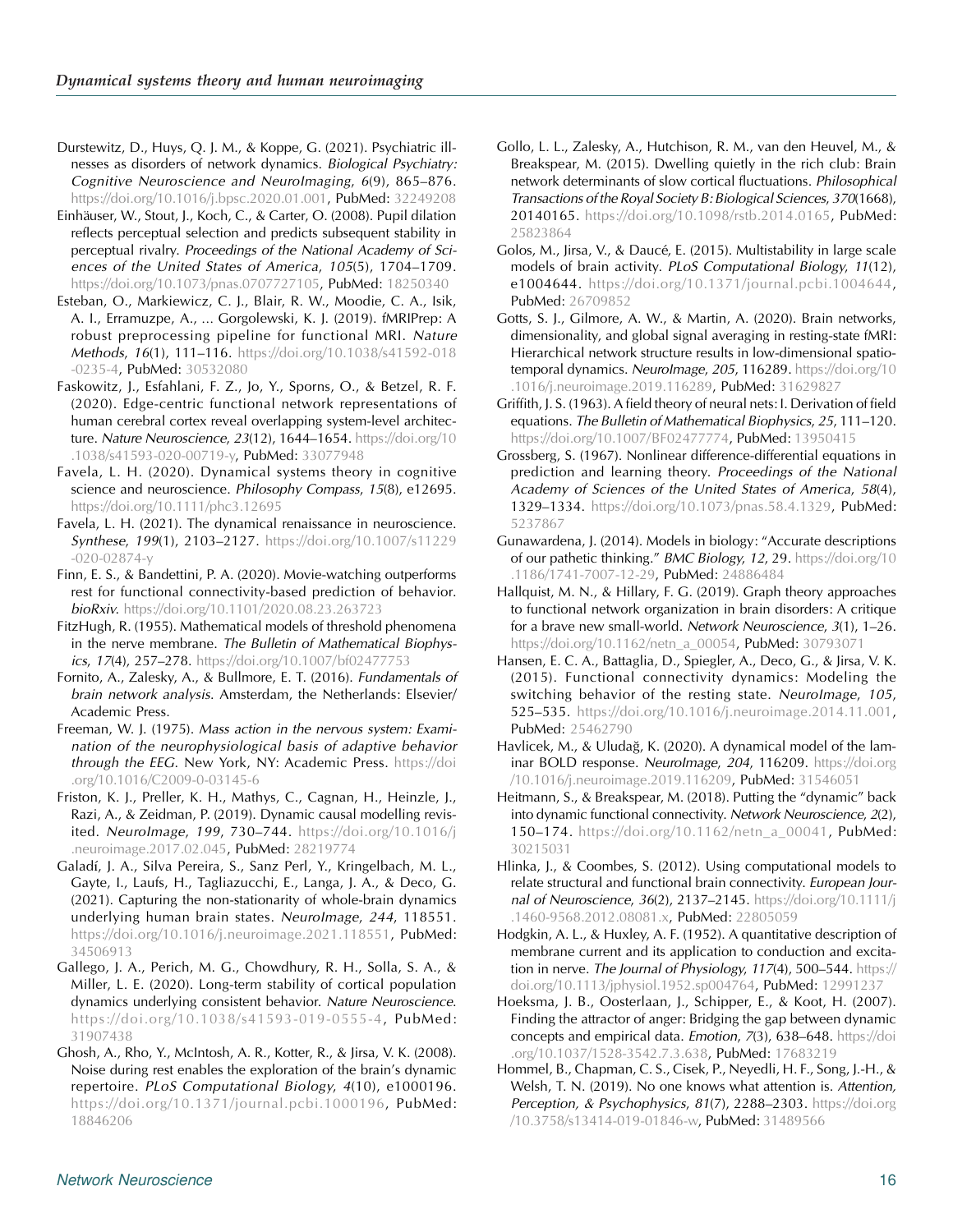- <span id="page-16-0"></span>Honey, C. J., Kotter, R., Breakspear, M., & Sporns, O. (2007). Network structure of cerebral cortex shapes functional connectivity on multiple time scales. Proceedings of the National Academy of Sciences, 104(24), 10240–10245. [https://doi.org/10.1073/pnas](https://doi.org/10.1073/pnas.0701519104) [.0701519104,](https://doi.org/10.1073/pnas.0701519104) PubMed: [17548818](https://pubmed.ncbi.nlm.nih.gov/17548818)
- Huber, L., Finn, E. S., Chai, Y., Goebel, R., Stirnberg, R., Stöcker, T., Marrett, S., Uludag, K., Kim, S.-G., Han, S., Bandettini, P. A., & Poser, B. A. (2020). Layer-dependent functional connectivity methods. Progress in Neurobiology, 101835. [https://doi.org/10](https://doi.org/10.1016/j.pneurobio.2020.101835) [.1016/j.pneurobio.2020.101835](https://doi.org/10.1016/j.pneurobio.2020.101835), PubMed: [32512115](https://pubmed.ncbi.nlm.nih.gov/32512115)
- Iravani, B., Arshamian, A., Fransson, P., & Kaboodvand, N. (2021). Whole-brain modelling of resting state fMRI differentiates ADHD subtypes and facilitates stratified neuro-stimulation therapy. NeuroImage, 231, 117844. [https://doi.org/10.1016/j.neuroimage](https://doi.org/10.1016/j.neuroimage.2021.117844) [.2021.117844,](https://doi.org/10.1016/j.neuroimage.2021.117844) PubMed: [33577937](https://pubmed.ncbi.nlm.nih.gov/33577937)
- Izhikevich, E. M. (2006). Dynamical systems in neuroscience: The geometry of excitability and bursting. Cambridge, MA: MIT Press. <https://doi.org/10.7551/mitpress/2526.001.0001>
- Jirsa, V. K., Friedrich, R., Haken, H., & Kelso, J. A. S. (1994). A theoretical model of phase transitions in the human brain. Biological Cybernetics, 71(1), 27–35. [https://doi.org/10.1007/BF00198909,](https://doi.org/10.1007/BF00198909) PubMed: [8054384](https://pubmed.ncbi.nlm.nih.gov/8054384)
- Jirsa, V. K., & Kelso, S. (Eds.). (2004). Coordination dynamics: Issues and trends. New York, NY: Springer. [https://doi.org/10.1007/978](https://doi.org/10.1007/978-3-540-39676-5) [-3-540-39676-5](https://doi.org/10.1007/978-3-540-39676-5)
- John, Y. J., Zikopoulos, B., Bullock, D., & Barbas, H. (2018). Visual attention deficits in schizophrenia can arise from inhibitory dysfunction in thalamus or cortex. Computational Psychiatry, 2, 223–257. [https://doi.org/10.1162/cpsy\\_a\\_00023,](https://doi.org/10.1162/cpsy_a_00023) PubMed: [30627672](https://pubmed.ncbi.nlm.nih.gov/30627672)
- Jones, E. G. (2001). The thalamic matrix and thalamocortical synchrony. Trends in Neurosciences, 24(10), 595-601. [https://doi](https://doi.org/10.1016/S0166-2236(00)01922-6) [.org/10.1016/S0166-2236\(00\)01922-6](https://doi.org/10.1016/S0166-2236(00)01922-6), PubMed: [11576674](https://pubmed.ncbi.nlm.nih.gov/11576674)
- Juarrero, A. (2002). Dynamics in action: Intentional behavior as a complex system. Cambridge, MA: MIT Press.
- Karahanoğlu, F. I., & Van De Ville, D. (2015). Transient brain activity disentangles fMRI resting-state dynamics in terms of spatially and temporally overlapping networks. Nature Communications, 6, 7751. <https://doi.org/10.1038/ncomms8751>, PubMed: [26178017](https://pubmed.ncbi.nlm.nih.gov/26178017)
- Koch, J. (2021). Data-driven modeling of nonlinear traveling waves. Chaos: An Interdisciplinary Journal of Nonlinear Science, 31(4), 043128. [https://doi.org/10.1063/5.0043255,](https://doi.org/10.1063/5.0043255) PubMed: [34251251](https://pubmed.ncbi.nlm.nih.gov/34251251)
- Koppe, G., Toutounji, H., Kirsch, P., Lis, S., & Durstewitz, D. (2019). Identifying nonlinear dynamical systems via generative recurrent neural networks with applications to fMRI. PLoS Computational Biology, 15(8), e1007263. [https://doi.org/10.1371](https://doi.org/10.1371/journal.pcbi.1007263) [/journal.pcbi.1007263,](https://doi.org/10.1371/journal.pcbi.1007263) PubMed: [31433810](https://pubmed.ncbi.nlm.nih.gov/31433810)
- Kringelbach, M. L., Cruzat, J., Cabral, J., Knudsen, G. M., Carhart-Harris, R., Whybrow, P. C., Logothetis, N. K., & Deco, G. (2020). Dynamic coupling of whole-brain neuronal and neurotransmitter systems. Proceedings of the National Academy of Sciences, 117(17), 9566–9576. <https://doi.org/10.1073/pnas.1921475117>, PubMed: [32284420](https://pubmed.ncbi.nlm.nih.gov/32284420)
- Kringelbach, M. L., & Deco, G. (2020). Brain states and transitions: Insights from computational neuroscience. Cell Reports, 32(10). [https://doi.org/10.1016/j.celrep.2020.108128,](https://doi.org/10.1016/j.celrep.2020.108128) PubMed: [32905760](https://pubmed.ncbi.nlm.nih.gov/32905760)
- Krzemiński, D., Masuda, N., Hamandi, K., Singh, K. D., Routley, B., & Zhang, J. (2020). Energy landscape of resting magnetoencephalography reveals fronto-parietal network impairments in epilepsy. Network Neuroscience, 4(2), 374–396. [https://doi.org/10](https://doi.org/10.1162/netn_a_00125) [.1162/netn\\_a\\_00125,](https://doi.org/10.1162/netn_a_00125) PubMed: [32537532](https://pubmed.ncbi.nlm.nih.gov/32537532)
- Kuhn, T. S. (1962). The structure of scientific revolutions. Chicago, IL: University of Chicago Press.
- Kundu, P., Voon, V., Balchandani, P., Lombardo, M. V., Poser, B. A., & Bandettini, P. A. (2017). Multi-echo fMRI: A review of applications in fMRI denoising and analysis of BOLD signals. Neuro-Image, 154, 59–80. [https://doi.org/10.1016/j.neuroimage.2017](https://doi.org/10.1016/j.neuroimage.2017.03.033) [.03.033,](https://doi.org/10.1016/j.neuroimage.2017.03.033) PubMed: [28363836](https://pubmed.ncbi.nlm.nih.gov/28363836)
- Lewis, L. D., Setsompop, K., Rosen, B. R., & Polimeni, J. R. (2018). Stimulus-dependent hemodynamic response timing across the human subcortical-cortical visual pathway identified through high spatiotemporal resolution 7T fMRI. NeuroImage, 181, 279–291. [https://doi.org/10.1016/j.neuroimage.2018.06.056,](https://doi.org/10.1016/j.neuroimage.2018.06.056) PubMed: [29935223](https://pubmed.ncbi.nlm.nih.gov/29935223)
- Li, M., Han, Y., Aburn, M. J., Breakspear, M., Poldrack, R. A., Shine, J. M., & Lizier, J. T. (2019). Transitions in information processing dynamics at the whole-brain network level are driven by alterations in neural gain. PLoS Computational Biology, 15(10), e1006957. [https://doi.org/10.1371/journal.pcbi.1006957,](https://doi.org/10.1371/journal.pcbi.1006957) PubMed: [31613882](https://pubmed.ncbi.nlm.nih.gov/31613882)
- Loh, M., Rolls, E. T., & Deco, G. (2007). A dynamical systems hypothesis of schizophrenia. PLoS Computational Biology, 3(11), e228. [https://doi.org/10.1371/journal.pcbi.0030228,](https://doi.org/10.1371/journal.pcbi.0030228) PubMed: [17997599](https://pubmed.ncbi.nlm.nih.gov/17997599)
- Lurie, D. J., Kessler, D., Bassett, D. S., Betzel, R. F., Breakspear, M., Kheilholz, S., … Calhoun, V. D. (2020). Questions and controversies in the study of time-varying functional connectivity in resting fMRI. Network Neuroscience, 4(1), 30–69. [https://doi.org/10](https://doi.org/10.1162/netn_a_00116) [.1162/netn\\_a\\_00116,](https://doi.org/10.1162/netn_a_00116) PubMed: [32043043](https://pubmed.ncbi.nlm.nih.gov/32043043)
- Mastrogiuseppe, F., & Ostojic, S. (2018). Linking connectivity, dynamics, and computations in low-rank recurrent neural networks. Neuron, 99(3), 609–623. [https://doi.org/10.1016/j](https://doi.org/10.1016/j.neuron.2018.07.003) [.neuron.2018.07.003](https://doi.org/10.1016/j.neuron.2018.07.003), PubMed: [30057201](https://pubmed.ncbi.nlm.nih.gov/30057201)
- McIntosh, A. R., & Jirsa, V. K. (2019). The hidden repertoire of brain dynamics and dysfunction. Network Neuroscience, 3(4), 994-1008. [https://doi.org/10.1162/netn\\_a\\_00107,](https://doi.org/10.1162/netn_a_00107) PubMed: [31637335](https://pubmed.ncbi.nlm.nih.gov/31637335)
- Meer, J. N. van den, Breakspear, M., Chang, L. J., Sonkusare, S., & Cocchi, L. (2020). Movie viewing elicits rich and reliable brain state dynamics. Nature Communications, 11(1), 5004. [https://doi.org/10.1038/s41467-020-18717-w,](https://doi.org/10.1038/s41467-020-18717-w) PubMed: [33020473](https://pubmed.ncbi.nlm.nih.gov/33020473)
- Melnychuk, M. C., Dockree, P. M., O'Connell, R. G., Murphy, P. R., Balsters, J. H., & Robertson, I. H. (2018). Coupling of respiration and attention via the locus coeruleus: Effects of meditation and pranayama. Psychophysiology, 55(9), e13091. [https://doi.org/10](https://doi.org/10.1111/psyp.13091) [.1111/psyp.13091](https://doi.org/10.1111/psyp.13091), PubMed: [29682753](https://pubmed.ncbi.nlm.nih.gov/29682753)
- Miller, P. (2016). Dynamical systems, attractors, and neural circuits. F1000Research, 5, F1000 Faculty Rev-992. [https://doi.org/10](https://doi.org/10.12688/f1000research.7698.1) [.12688/f1000research.7698.1](https://doi.org/10.12688/f1000research.7698.1), PubMed: [27408709](https://pubmed.ncbi.nlm.nih.gov/27408709)
- Mitra, A., Snyder, A. Z., Blazey, T., & Raichle, M. E. (2015). Lag threads organize the brain's intrinsic activity. Proceedings of the National Academy of Sciences, 112(17), E2235–E2244. [https://doi.org/10.1073/pnas.1503960112,](https://doi.org/10.1073/pnas.1503960112) PubMed: [25825720](https://pubmed.ncbi.nlm.nih.gov/25825720)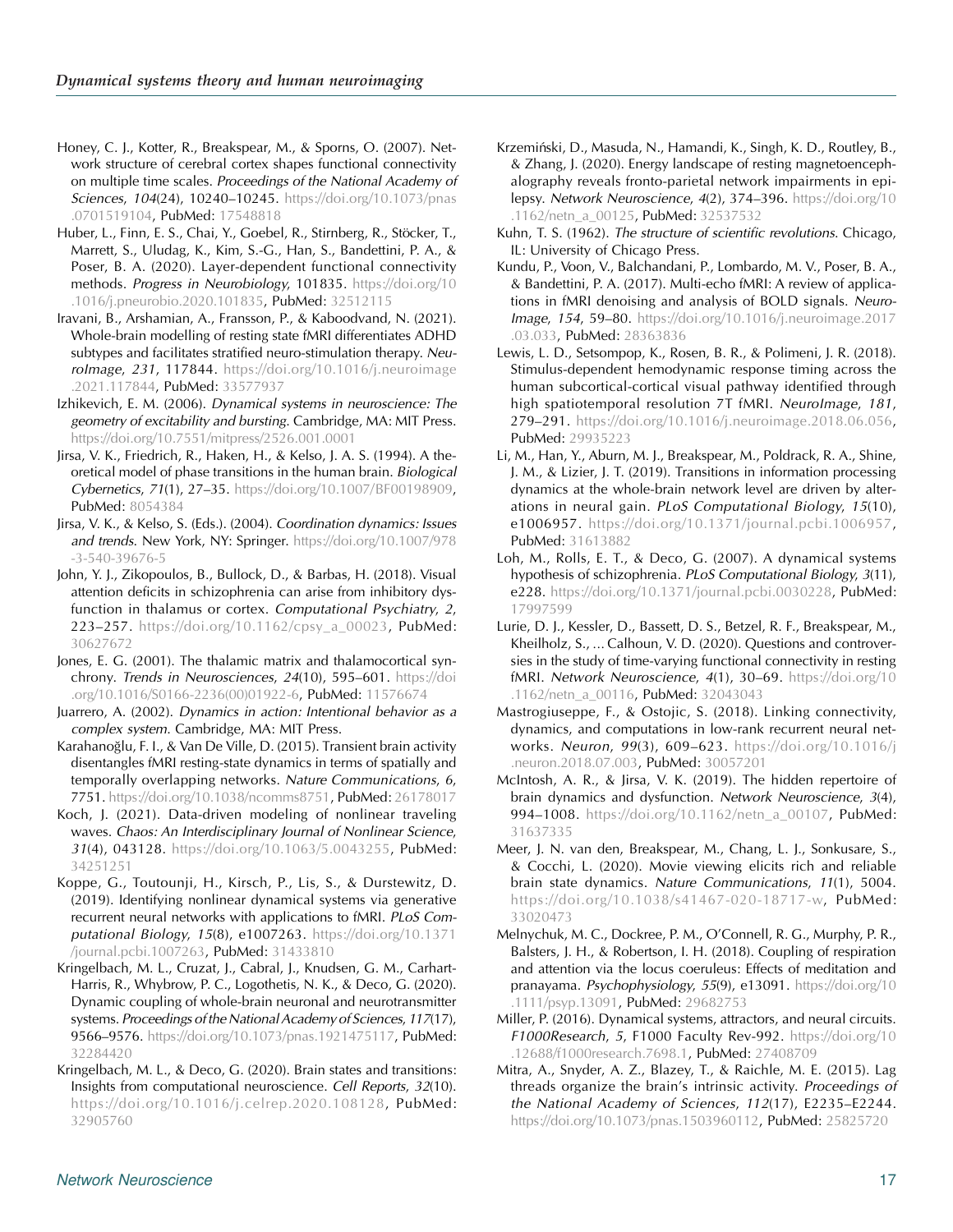- <span id="page-17-0"></span>Müller, E. J., Munn, B., Hearne, L. J., Smith, J. B., Fulcher, B., Cocchi, L., & Shine, J. M. (2020a). Core and matrix thalamic subpopulations relate to spatio-temporal cortical connectivity gradients. bioRxiv. <https://doi.org/10.1101/2020.02.28.970350>
- Müller, E. J., Munn, B. R., & Shine, J. M. (2020b). Diffuse neural coupling mediates complex network dynamics through the formation of quasi-critical brain states. Nature Communications, 11(1), 6337. [https://doi.org/10.1038/s41467-020-19716-7,](https://doi.org/10.1038/s41467-020-19716-7) PubMed: [33303766](https://pubmed.ncbi.nlm.nih.gov/33303766)
- Munn, B., Müller, E. J., Wainstein, G., & Shine, J. M. (2021). The ascending arousal system shapes low-dimensional neural dynamics to mediate awareness of intrinsic cognitive states. Nature Communications, 12, 6016. [https://doi.org/10.1038/s41467-021-26268-x,](https://doi.org/10.1038/s41467-021-26268-x) PubMed: [34650039](https://pubmed.ncbi.nlm.nih.gov/34650039)
- Pang, J. C., Robinson, P. A., & Aquino, K. M. (2016). Responsemode decomposition of spatio-temporal haemodynamics. Journal of the Royal Society Interface, 13(118), 20160253. [https://](https://doi.org/10.1098/rsif.2016.0253) [doi.org/10.1098/rsif.2016.0253,](https://doi.org/10.1098/rsif.2016.0253) PubMed: [27170653](https://pubmed.ncbi.nlm.nih.gov/27170653)
- Pessoa, L., & Adolphs, R. (2010). Emotion processing and the amygdala: From a "low road" to "many roads" of evaluating biological significance. Nature Reviews Neuroscience, 11(11), 773–782. [https://doi.org/10.1038/nrn2920,](https://doi.org/10.1038/nrn2920) PubMed: [20959860](https://pubmed.ncbi.nlm.nih.gov/20959860)
- Pillai, A. S., & Jirsa, V. K. (2017). Symmetry breaking in space-time hierarchies shapes brain dynamics and behavior. Neuron, 94(5), 1010–1026. [https://doi.org/10.1016/j.neuron.2017.05.013,](https://doi.org/10.1016/j.neuron.2017.05.013) PubMed: [28595045](https://pubmed.ncbi.nlm.nih.gov/28595045)
- Polimeni, J. R., Fischl, B., Greve, D. N., & Wald, L. L. (2010). Laminar analysis of 7T BOLD using an imposed spatial activation pattern in human V1. Neurolmage, 52(4), 1334-1346. [https://doi](https://doi.org/10.1016/j.neuroimage.2010.05.005) [.org/10.1016/j.neuroimage.2010.05.005](https://doi.org/10.1016/j.neuroimage.2010.05.005), PubMed: [20460157](https://pubmed.ncbi.nlm.nih.gov/20460157)
- Polimeni, J. R., & Lewis, L. D. (2021). Imaging faster neural dynamics with fast fMRI: A need for updated models of the hemodynamic response. Progress in Neurobiology, 102174. [https://doi.org/10](https://doi.org/10.1016/j.pneurobio.2021.102174) [.1016/j.pneurobio.2021.102174](https://doi.org/10.1016/j.pneurobio.2021.102174), PubMed: [34525404](https://pubmed.ncbi.nlm.nih.gov/34525404)
- Rabinovich, M. I., Huerta, R., Varona, P., & Afraimovich, V. S. (2008). Transient cognitive dynamics, metastability, and decision making. PLoS Computational Biology, 4(5), e1000072. [https://doi](https://doi.org/10.1371/journal.pcbi.1000072) [.org/10.1371/journal.pcbi.1000072](https://doi.org/10.1371/journal.pcbi.1000072), PubMed: [18452000](https://pubmed.ncbi.nlm.nih.gov/18452000)
- Rabinovich, M. I., Simmons, A. N., & Varona, P. (2015). Dynamical bridge between brain and mind. Trends in Cognitive Sciences, 19(8), 453–461. [https://doi.org/10.1016/j.tics.2015.06.005,](https://doi.org/10.1016/j.tics.2015.06.005) PubMed: [26149511](https://pubmed.ncbi.nlm.nih.gov/26149511)
- Rabinovich, M. I., Tristan, I., & Varona, P. (2013). Neural dynamics of attentional cross-modality control. PLoS One, 8(5), e64406. <https://doi.org/10.1371/journal.pone.0064406>, PubMed: [23696890](https://pubmed.ncbi.nlm.nih.gov/23696890)
- Rabinovich, M. I., & Varona, P. (2011). Robust transient dynamics and brain functions. Frontiers in Computational Neuroscience, 5, 24. [https://doi.org/10.3389/fncom.2011.00024,](https://doi.org/10.3389/fncom.2011.00024) PubMed: [21716642](https://pubmed.ncbi.nlm.nih.gov/21716642)
- Rabinovich, M. I., Varona, P., Selverston, A. I., & Abarbanel, H. D. I. (2006). Dynamical principles in neuroscience. Reviews of Modern Physics, 78(4), 1213–1265. [https://doi.org/10.1103](https://doi.org/10.1103/RevModPhys.78.1213) [/RevModPhys.78.1213](https://doi.org/10.1103/RevModPhys.78.1213)
- Rabinovich, M. I., Zaks, M. A., & Varona, P. (2020). Sequential dynamics of complex networks in mind: Consciousness and creativity. Physics Reports, 883, 1-32. [https://doi.org/10.1016/j](https://doi.org/10.1016/j.physrep.2020.08.003) [.physrep.2020.08.003](https://doi.org/10.1016/j.physrep.2020.08.003)
- Ramirez-Mahaluf, J. P., Roxin, A., Mayberg, H. S., & Compte, A. (2017). A computational model of major depression: The role of glutamate dysfunction on cingulo-frontal network dynamics. Cerebral Cortex, 27(1), 660–679. [https://doi.org/10.1093/cercor](https://doi.org/10.1093/cercor/bhv249) [/bhv249,](https://doi.org/10.1093/cercor/bhv249) PubMed: [26514163](https://pubmed.ncbi.nlm.nih.gov/26514163)
- Raut, R. V., Snyder, A. Z., Mitra, A., Yellin, D., Fujii, N., Malach, R., & Raichle, M. E. (2021). Global waves synchronize the brain's functional systems with fluctuating arousal. Science Advances, 7(30), eabf2709. [https://doi.org/10.1126/sciadv.abf2709,](https://doi.org/10.1126/sciadv.abf2709) PubMed: [34290088](https://pubmed.ncbi.nlm.nih.gov/34290088)
- Richlan, F., Schubert, J., Mayer, R., Hutzler, F., & Kronbichler, M. (2018). Action video gaming and the brain: FMRI effects without behavioral effects in visual and verbal cognitive tasks. Brain and Behavior, 8(1), e00877. [https://doi.org/10.1002/brb3.877,](https://doi.org/10.1002/brb3.877) PubMed: [29568680](https://pubmed.ncbi.nlm.nih.gov/29568680)
- Riley, M. A., & Holden, J. G. (2012). Dynamics of cognition. WIREs Cognitive Science, 3(6), 593–606. [https://doi.org/10.1002/wcs](https://doi.org/10.1002/wcs.1200) [.1200,](https://doi.org/10.1002/wcs.1200) PubMed: [26305268](https://pubmed.ncbi.nlm.nih.gov/26305268)
- Ritter, P., Schirner, M., McIntosh, A. R., & Jirsa, V. K. (2013). The virtual brain integrates computational modeling and multimodal neuroimaging. Brain Connectivity, 3(2), 121-145. [https://doi.org](https://doi.org/10.1089/brain.2012.0120) [/10.1089/brain.2012.0120,](https://doi.org/10.1089/brain.2012.0120) PubMed: [23442172](https://pubmed.ncbi.nlm.nih.gov/23442172)
- Roberts, J. A., Friston, K. J., & Breakspear, M. (2017a). Clinical applications of stochastic dynamic models of the brain, part I: A primer. Biological Psychiatry: Cognitive Neuroscience and NeuroImaging, 2(3), 216–224. [https://doi.org/10.1016/j.bpsc](https://doi.org/10.1016/j.bpsc.2017.01.010) [.2017.01.010](https://doi.org/10.1016/j.bpsc.2017.01.010), PubMed: [29528293](https://pubmed.ncbi.nlm.nih.gov/29528293)
- Roberts, J. A., Friston, K. J., & Breakspear, M. (2017b). Clinical applications of stochastic dynamic models of the brain, part II: A review. Biological Psychiatry: Cognitive Neuroscience and NeuroImaging, 2(3), 225–234. [https://doi.org/10.1016/j.bpsc](https://doi.org/10.1016/j.bpsc.2016.12.009) [.2016.12.009](https://doi.org/10.1016/j.bpsc.2016.12.009), PubMed: [29528294](https://pubmed.ncbi.nlm.nih.gov/29528294)
- Robinson, P. A., Henderson, J. A., Gabay, N. C., Aquino, K. M., Babaie-Janvier, T., & Gao, X. (2021). Determination of dynamic brain connectivity via spectral analysis. Frontiers in Human Neuroscience, 15, 360. [https://doi.org/10.3389/fnhum.2021.655576,](https://doi.org/10.3389/fnhum.2021.655576) PubMed: [34335207](https://pubmed.ncbi.nlm.nih.gov/34335207)
- Rolls, E. T., & Deco, G. (2010). The noisy brain: Stochastic dynamics as a principle of brain function. Oxford, UK: Oxford University Press. [https://doi.org/10.1093/acprof:oso/9780199587865.001](https://doi.org/10.1093/acprof:oso/9780199587865.001.0001) [.0001](https://doi.org/10.1093/acprof:oso/9780199587865.001.0001)
- Ryali, S., Shih, Y.-Y. I., Chen, T., Kochalka, J., Albaugh, D., Fang, Z., Supekar, K., Lee, J. H., & Menon, V. (2016). Combining optogenetic stimulation and fMRI to validate a multivariate dynamical systems model for estimating causal brain interactions. Neuro-Image, 132, 398–405. [https://doi.org/10.1016/j.neuroimage](https://doi.org/10.1016/j.neuroimage.2016.02.067) [.2016.02.067](https://doi.org/10.1016/j.neuroimage.2016.02.067), PubMed: [26934644](https://pubmed.ncbi.nlm.nih.gov/26934644)
- Sadeghi, S., Mier, D., Gerchen, M. F., Schmidt, S. N. L., & Hass, J. (2020). Dynamic causal modeling for fMRI with Wilson-Cowanbased neuronal equations. Frontiers in Neuroscience, 14, 593867. [https://doi.org/10.3389/fnins.2020.593867,](https://doi.org/10.3389/fnins.2020.593867) PubMed: [33328865](https://pubmed.ncbi.nlm.nih.gov/33328865)
- Salehi, M., Greene, A. S., Karbasi, A., Shen, X., Scheinost, D., & Constable, R. T. (2020). There is no single functional atlas even for a single individual: Functional parcel definitions change with task. NeuroImage, 208, 116366. [https://doi.org/10.1016/j](https://doi.org/10.1016/j.neuroimage.2019.116366) [.neuroimage.2019.116366,](https://doi.org/10.1016/j.neuroimage.2019.116366) PubMed: [31740342](https://pubmed.ncbi.nlm.nih.gov/31740342)
- Sanz Perl, Y., Pallavicini, C., Pérez Ipiña, I., Demertzi, A., Bonhomme, V., Martial, C., … Tagliazucchi, E. (2021). Perturbations in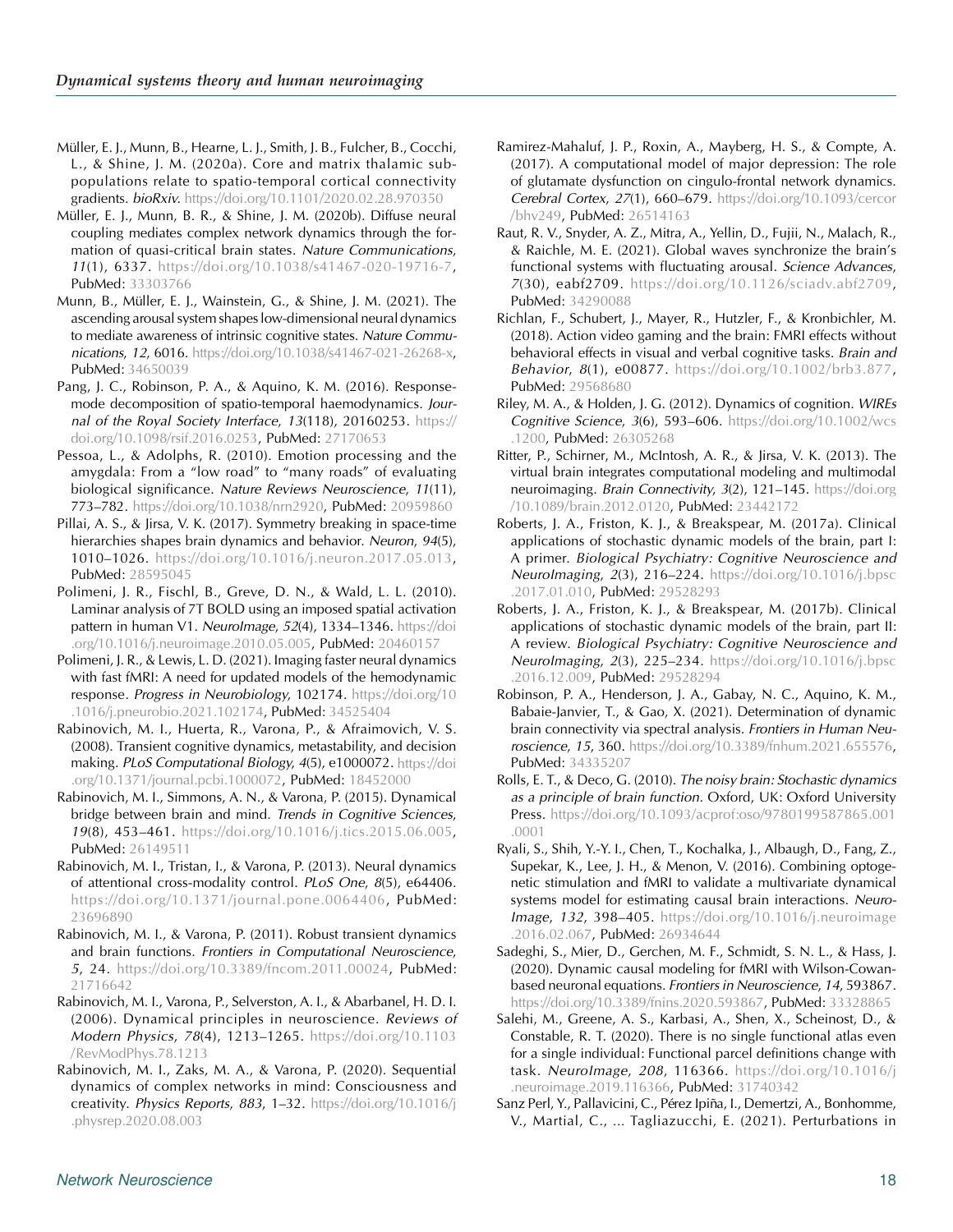<span id="page-18-0"></span>dynamical models of whole-brain activity dissociate between the level and stability of consciousness. PLoS Computational Biology, 17(7), e1009139. [https://doi.org/10.1371/journal.pcbi](https://doi.org/10.1371/journal.pcbi.1009139) [.1009139,](https://doi.org/10.1371/journal.pcbi.1009139) PubMed: [34314430](https://pubmed.ncbi.nlm.nih.gov/34314430)

- Sanz-Leon, P., Knock, S. A., Spiegler, A., & Jirsa, V. K. (2015). Mathematical framework for large-scale brain network modeling in The Virtual Brain. NeuroImage, 111, 385–430. <https://doi.org/10.1016/j.neuroimage.2015.01.002>, PubMed: [25592995](https://pubmed.ncbi.nlm.nih.gov/25592995)
- Sara, S. J., & Bouret, S. (2012). Orienting and reorienting: The locus coeruleus mediates cognition through arousal. Neuron, 76(1), 130–141. [https://doi.org/10.1016/j.neuron.2012.09.011,](https://doi.org/10.1016/j.neuron.2012.09.011) PubMed: [23040811](https://pubmed.ncbi.nlm.nih.gov/23040811)
- Schirner, M., Domide, L., Perdikis, D., Triebkorn, P., Stefanovski, L., Pai, R., … Ritter, P. (2021). Brain modelling as a service: The Virtual Brain on EBRAINS. arXiv. [https://arxiv.org/abs/2102](https://arxiv.org/abs/2102.05888v2) [.05888v2](https://arxiv.org/abs/2102.05888v2)
- Schoner, G., & Kelso, J. A. (1988). Dynamic pattern generation in behavioral and neural systems. Science, 239(4847), 1513–1520. <https://doi.org/10.1126/science.3281253>, PubMed: [3281253](https://pubmed.ncbi.nlm.nih.gov/3281253)
- Shine, J. M. (2021). The thalamus integrates the macrosystems of the brain to facilitate complex, adaptive brain network dynamics. Progress in Neurobiology, 199, 101951. [https://doi.org/10.1016/j](https://doi.org/10.1016/j.pneurobio.2020.101951) [.pneurobio.2020.101951](https://doi.org/10.1016/j.pneurobio.2020.101951), PubMed: [33189781](https://pubmed.ncbi.nlm.nih.gov/33189781)
- Shine, J. M., Aburn, M. J., Breakspear, M., & Poldrack, R. A. (2018). The modulation of neural gain facilitates a transition between functional segregation and integration in the brain. Elife, 7, e31130. [https://doi.org/10.7554/eLife.31130,](https://doi.org/10.7554/eLife.31130) PubMed: [29376825](https://pubmed.ncbi.nlm.nih.gov/29376825)
- Shine, J. M., Bissett, P. G., Bell, P. T., Koyejo, O., Balsters, J. H., Gorgolewski, K. J., Moodie, C. A., & Poldrack, R. A. (2016). The dynamics of functional brain networks: Integrated network states during cognitive task performance. Neuron, 92(2), 544–554. [https://doi.org/10.1016/j.neuron.2016.09.018,](https://doi.org/10.1016/j.neuron.2016.09.018) PubMed: [27693256](https://pubmed.ncbi.nlm.nih.gov/27693256)
- Shine, J. M., Breakspear, M., Bell, P. T., Ehgoetz Martens, K. A., Shine, R., Koyejo, O., Sporns, O., & Poldrack, R. A. (2019a). Human cognition involves the dynamic integration of neural activity and neuromodulatory systems. Nature Neuroscience, 22(2), 289–296. [https://doi.org/10.1038/s41593-018-0312-0,](https://doi.org/10.1038/s41593-018-0312-0) PubMed: [30664771](https://pubmed.ncbi.nlm.nih.gov/30664771)
- Shine, J. M., Hearne, L. J., Breakspear, M., Hwang, K., Müller, E. J., Sporns, O., Poldrack, R. A., Mattingley, J. B., & Cocchi, L. (2019b). The low-dimensional neural architecture of cognitive complexity is related to activity in medial thalamic nuclei. Neuron. [https://doi.org/10.1016/j.neuron.2019.09.002,](https://doi.org/10.1016/j.neuron.2019.09.002) PubMed: [31653463](https://pubmed.ncbi.nlm.nih.gov/31653463)
- Shine, J. M., Müller, E. J., Munn, B., Cabral, J., Moran, R. J., & Breakspear, M. (2021). Computational models link cellular mechanisms of neuromodulation to large-scale brain dynamics. Nature Neuroscience. [https://doi.org/10.1038/s41593-021](https://doi.org/10.1038/s41593-021-00824-6) [-00824-6](https://doi.org/10.1038/s41593-021-00824-6), PubMed: [33958801](https://pubmed.ncbi.nlm.nih.gov/33958801)
- Shine, J. M., & Poldrack, R. A. (2017). Principles of dynamic network reconfiguration across diverse brain states. NeuroImage. [https://doi.org/10.1016/j.neuroimage.2017.08.010,](https://doi.org/10.1016/j.neuroimage.2017.08.010) PubMed: [28782684](https://pubmed.ncbi.nlm.nih.gov/28782684)
- Smith, S. M., Fox, P. T., Miller, K. L., Glahn, D. C., Fox, P. M., Mackay, C. E., Filippini, N., Watkins, K. E., Toro, R., Laird,

A. R., & Beckmann, C. F. (2009). Correspondence of the brain's functional architecture during activation and rest. Proceedings of the National Academy of Sciences, 106(31), 13040–13045. [https://doi.org/10.1073/pnas.0905267106,](https://doi.org/10.1073/pnas.0905267106) PubMed: [19620724](https://pubmed.ncbi.nlm.nih.gov/19620724)

- Spiegler, A., Hansen, E. C. A., Bernard, C., McIntosh, A. R., & Jirsa, V. K. (2016). Selective activation of resting-state networks following focal stimulation in a connectome-based network model of the human brain. ENeuro,  $3(5)$ . [https://doi.org/10.1523](https://doi.org/10.1523/ENEURO.0068-16.2016) [/ENEURO.0068-16.2016,](https://doi.org/10.1523/ENEURO.0068-16.2016) PubMed: [27752540](https://pubmed.ncbi.nlm.nih.gov/27752540)
- Sporns, O. (2013). Network attributes for segregation and integration in the human brain. Current Opinion in Neurobiology, 23(2), 162–171. <https://doi.org/10.1016/j.conb.2012.11.015>, PubMed: [23294553](https://pubmed.ncbi.nlm.nih.gov/23294553)
- Sporns, O. (2015). Cerebral cartography and connectomics. Philosophical Transactions of the Royal Society of London. Series B, Biological Sciences, 370(1668), 20140173. [https://doi.org/10](https://doi.org/10.1098/rstb.2014.0173) [.1098/rstb.2014.0173](https://doi.org/10.1098/rstb.2014.0173), PubMed: [25823870](https://pubmed.ncbi.nlm.nih.gov/25823870)
- Stephan, K. E., Petzschner, F. H., Kasper, L., Bayer, J., Wellstein, K. V., Stefanics, G., Pruessmann, K. P., & Heinzle, J. (2019). Laminar fMRI and computational theories of brain function. NeuroImage, 197, 699–706. [https://doi.org/10.1016/j](https://doi.org/10.1016/j.neuroimage.2017.11.001) [.neuroimage.2017.11.001](https://doi.org/10.1016/j.neuroimage.2017.11.001), PubMed: [29104148](https://pubmed.ncbi.nlm.nih.gov/29104148)
- Stringer, C., Pachitariu, M., Steinmetz, N. A., Okun, M., Bartho, P., Harris, K. D., Sahani, M., & Lesica, N. A. (2016). Inhibitory control of correlated intrinsic variability in cortical networks. Elife, 5, e19695. [https://doi.org/10.7554/eLife.19695,](https://doi.org/10.7554/eLife.19695) PubMed: [27926356](https://pubmed.ncbi.nlm.nih.gov/27926356)
- Strogatz, S. H. (2015). Nonlinear dynamics and chaos: With applications to physics, biology, chemistry, and engineering (2nd ed.). Boca Raton, FL: CRC Press.
- Tkačik, G., Mora, T., Marre, O., Amodei, D., Palmer, S. E., Berry, M. J., & Bialek, W. (2015). Thermodynamics and signatures of criticality in a network of neurons. Proceedings of the National Academy of Sciences, 112(37), 11508–11513. [https://doi.org/10](https://doi.org/10.1073/pnas.1514188112) [.1073/pnas.1514188112,](https://doi.org/10.1073/pnas.1514188112) PubMed: [26330611](https://pubmed.ncbi.nlm.nih.gov/26330611)
- Tognoli, E., & Kelso, J. A. S. (2014). The metastable brain. Neuron, 81(1), 35–48. [https://doi.org/10.1016/j.neuron.2013.12.022,](https://doi.org/10.1016/j.neuron.2013.12.022) PubMed: [24411730](https://pubmed.ncbi.nlm.nih.gov/24411730)
- Tort, A. B. L., Komorowski, R., Eichenbaum, H., & Kopell, N. (2010). Measuring phase-amplitude coupling between neuronal oscillations of different frequencies. Journal of Neurophysiology, 104(2), 1195–1210. <https://doi.org/10.1152/jn.00106.2010>, PubMed: [20463205](https://pubmed.ncbi.nlm.nih.gov/20463205)
- Vyas, S., Golub, M. D., Sussillo, D., & Shenoy, K. V. (2020). Computation through neural population dynamics. Annual Review of Neuroscience, 43(1), 249–275. [https://doi.org/10.1146/annurev](https://doi.org/10.1146/annurev-neuro-092619-094115) [-neuro-092619-094115,](https://doi.org/10.1146/annurev-neuro-092619-094115) PubMed: [32640928](https://pubmed.ncbi.nlm.nih.gov/32640928)
- Wang, P., Kong, R., Kong, X., Liégeois, R., Orban, C., Deco, G., van den Heuvel, M. P., & Thomas Yeo, B. T. (2019). Inversion of a large-scale circuit model reveals a cortical hierarchy in the dynamic resting human brain. Science Advances, 5(1), eaat7854. <https://doi.org/10.1126/sciadv.aat7854>, PubMed: [30662942](https://pubmed.ncbi.nlm.nih.gov/30662942)
- Watanabe, T., Hirose, S., Wada, H., Imai, Y., Machida, T., Shirouzu, I., Konishi, S., Miyashita, Y., & Masuda, N. (2013). A pairwise maximum entropy model accurately describes resting-state human brain networks. Nature Communications,